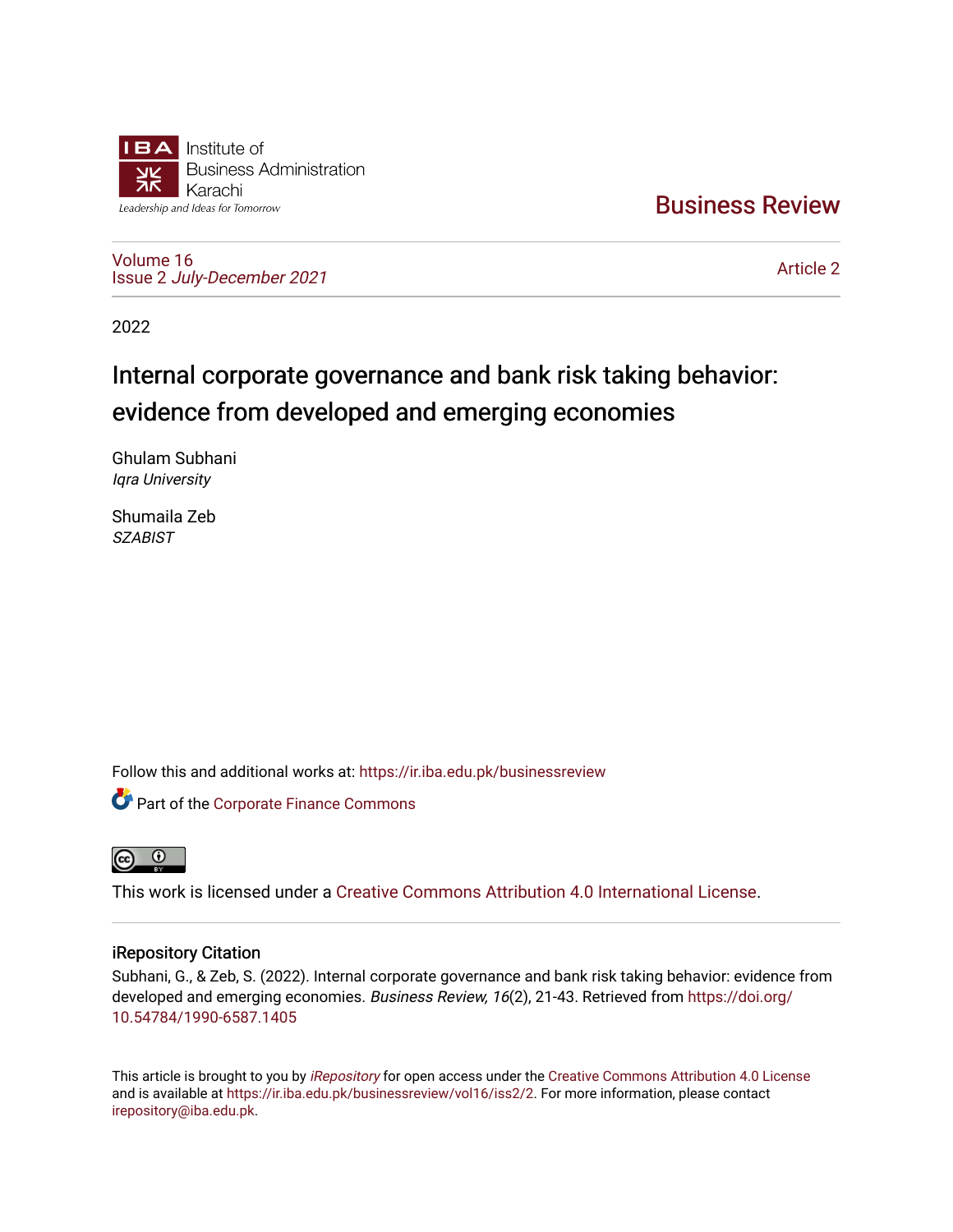# Internal corporate governance and bank risk taking behavior: evidence from developed and emerging economies

# Cover Page Footnote

We would like to acknowledge the motivations and inspiration given to us by our respectable Head of the Campus Mr Khusro Pervez Khan and Head of Department Dr Muhammad Asif Khan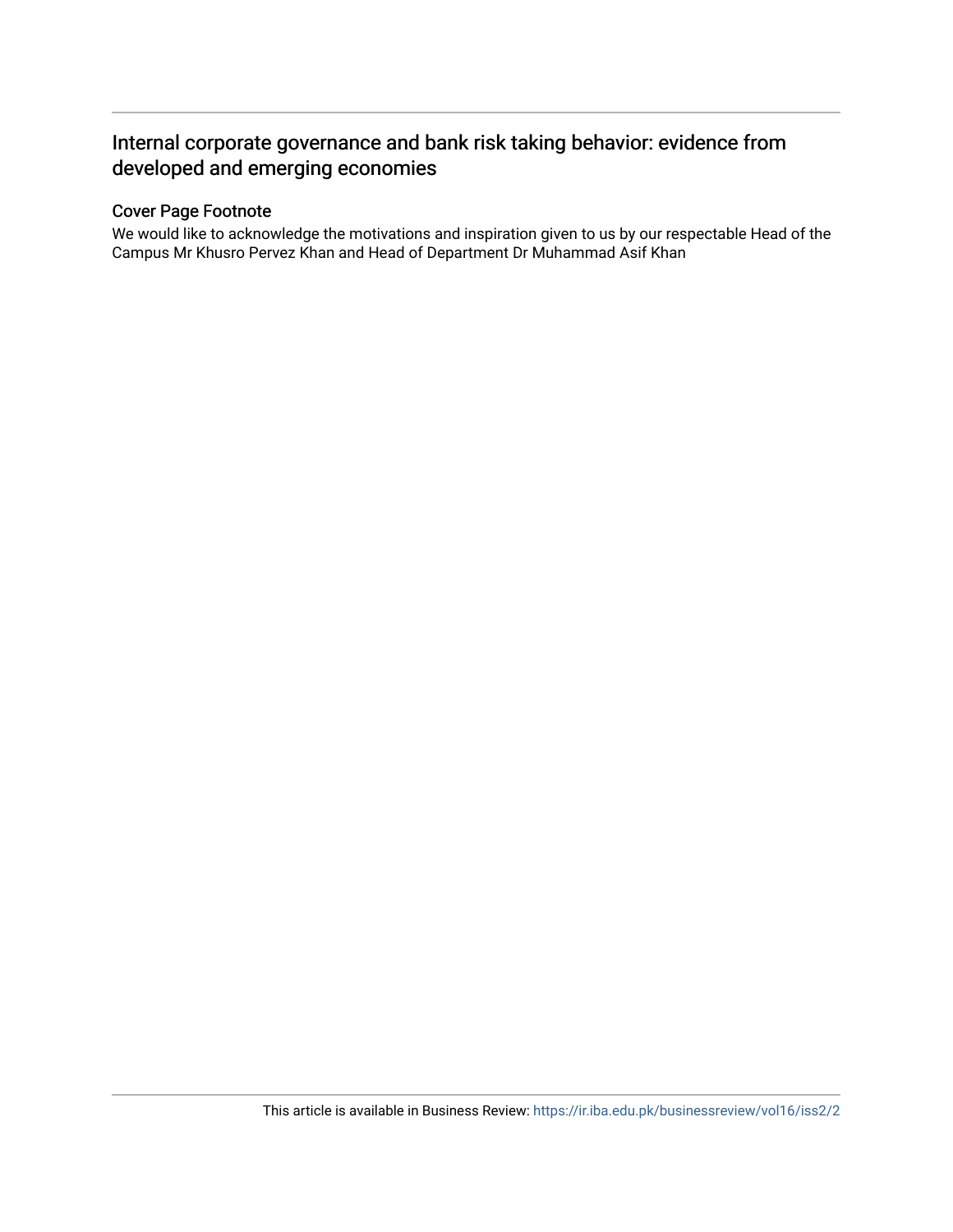Business Review: (2021) 16(2):21-43 Original Paper

# Internal Corporate Governance and Bank Risk Taking Behavior: Evidence from Developed and Emerging Economies

Ghulam Subhani · Shumaila Zeb

Abstract The study aims to evaluate the impact of board structure and ownership structure on bank risk taking behavior in developed and emerging countries. To fulfill this objective, the study used annual data of 100 large commercial banks for the period 2006-2017 from twelve countries. Zscore is used as the main proxy of bank risk taking behavior. Internal corporate governance is measured by board size, board independence, CEO power, gender diversity, state ownership and foreign ownership. The study controls the issues of endogeneity by applying a two-step generalized method of moments (GMM) econometric approach. The main findings of the study indicate that banks having a greater board size, a higher portion of independent non-executive directors, and a powerful CEO with chair role duality result in reducing the risk of bankruptcy that helps in achieving greater levels of financial stability in the banking sector. However, banks with increased female directors, higher portion of foreign and state ownership escalates the probability of insolvency risk.

Keywords Board structure, Ownership structure, Risk, GMM, Endogeneity

# 1 Introduction

Since the start of the 21st century, the accounting scandals of Adelphia, Enron, and WorldCom highlighted the issues of ethics and corporate governance (CG). These scandals caught the attention of researchers and policymakers in the field of CG [\(Darrat et al 2016\)](#page-20-0). Moving further, the world has witnessed two serious financial crises i.e. Global financial crisis (GFC) 2007-2008 and the European sovereign debt crisis (ESDS) 2010-2011 specifically in financial institutions. Since the mid-1990s, most of the financial crises triggered in emerging markets

Shumaila Zeb Shaheed Zulfiqar Ali Bhutto Institute of Science and Technology (Szabist), Islamabad

Ghulam Subhani Iqra University, Islamabad

E-mail: ghulamsubhani544@gmail.com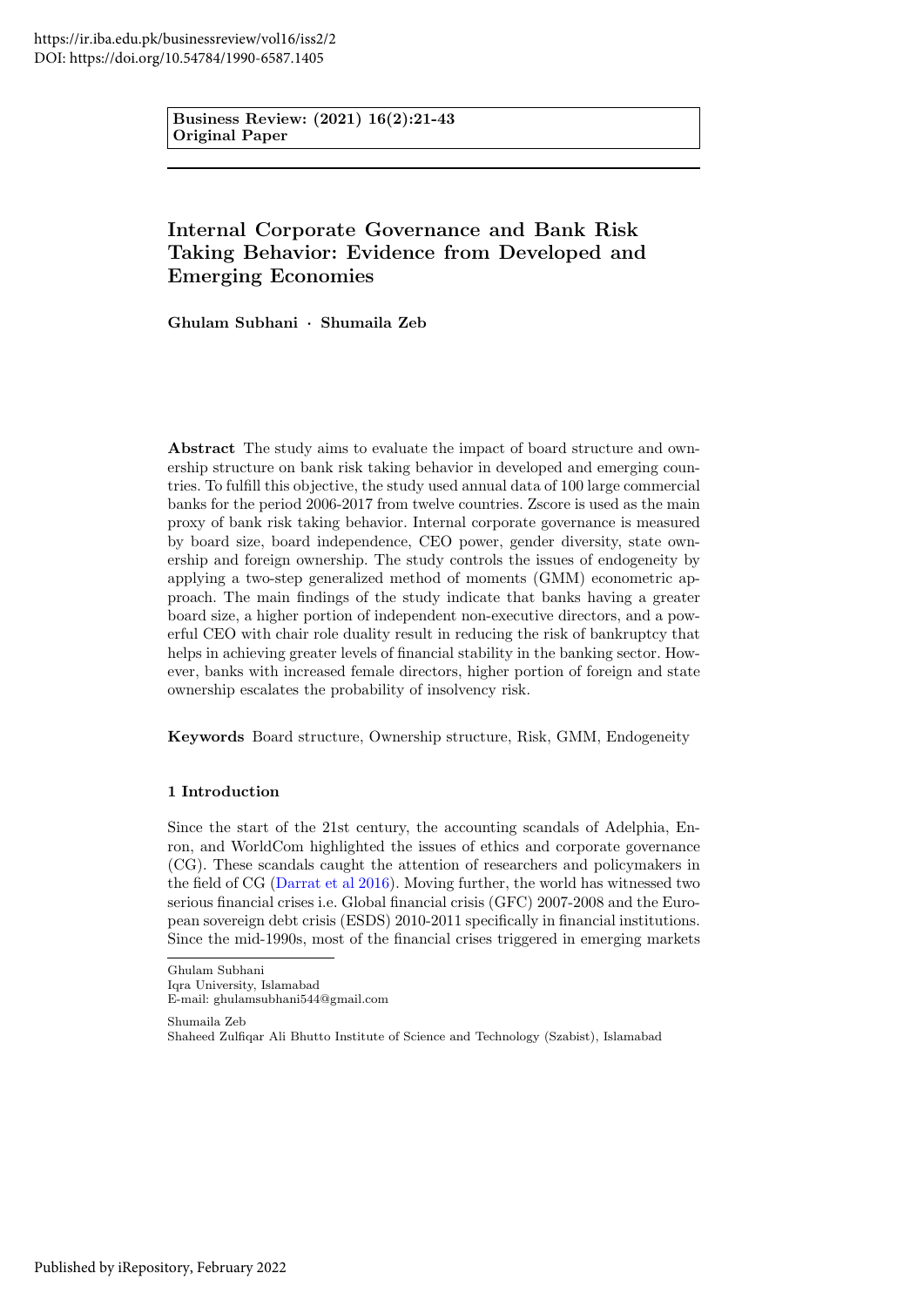have resulted in the financial turmoil of other economies around the world<sup>[1](#page-3-0)</sup>. However, for the first time, the worlds most powerful and largest economy i.e. the USA was the source of global financial turmoil [\(Ballester et al 2019\)](#page-20-1). These crises urged various governments around the world to intervene and stabilize the whole financial system [\(Bouzgarrou et al 2018\)](#page-20-2). After GFC, it was expected that banks safeguard themselves for such future financial turbulence. However, many banks performed poorly again in ESDS of 2010-2011 [\(Hoque et al 2015\)](#page-21-0). The most severe effects of both GFC and ESDS remained largely in the financial sector of developed countries [\(Mollah and Liljeblom 2016\)](#page-21-1). However, CG issues are more prominent in emerging countries as they are made of weak institutions [\(Adegbite 2015\)](#page-19-0).

In addition to the above, there is consensus in the literature that weak CG mechanisms and imprudent risk taking policies by bank executives are the main causes of both GFC and ESDS [\(Hoque et al 2015;](#page-21-0) [Vallascas et al 2017\)](#page-22-0). Therefore, risk management becomes the primary agenda for policymakers since the financial stability of banks is interlinked with the stability of the entire economy [\(Lassoued et al 2016\)](#page-21-2). Consequently, regulators are continuously trying to improve the quality of risk management mechanisms specifically in the banking sector. Likewise, CG remains pivotal for predicting bankruptcy. However, the relationship between CG and a banks insolvency risk is not completely addressed in the literature [\(Darrat et al 2016\)](#page-20-0). Angeloni [2](#page-3-1) makes an interesting claim by arguing that governance is the first line of defense of a banks soundness, whereas capital is the last one. Even when CG is not directly linked to any aspect of a banks balance sheet, it may play a similar role to capital . Resultantly, most corporate governance codes focus on internal CG aspects in managing firms risk [\(Akbar et al 2017\)](#page-19-1). Hence, CG may play an imperative role in shaping banks risk taking policies.

Bearing in mind the significance of internal CG mechanism and bank risk taking after the onset of both GFC and ESDS, it is imperative to analyze the relationship between internal CG aspects, i.e. board structure and ownership structure against bank risk taking behavior in developed and emerging economies. Previous studies in this aspect mostly focused on developed markets specifically in European countries and the USA in the recent past [\(Akbar et al](#page-19-1) [2017;](#page-19-1) [Anginer et al 2018;](#page-20-3) [Apergis 2019;](#page-20-4) [Berger et al 2016;](#page-20-5) Felício et al 2018). However, few studies focused on emerging markets in this context [\(Andrie et al](#page-19-2) [2018;](#page-19-2) [Ghassan and Fachin 2016;](#page-21-4) [Setiyono and Tarazi 2018\)](#page-22-1).

The study used annual data of 100 large commercial banks for the period 2006-2017 from twelve countries. Zscore is used as the main proxy of the risk taking behavior of banks. Internal CG is measured by board size, board independence, CEO power, gender diversity, state ownership and foreign ownership. The main findings of the study indicate that banks having a greater board size,

<span id="page-3-0"></span> $1$  For instance, the Mexican currency crisis of (1994-1995) disrupts the Mexican market and then it spreads to worldwide markets. Furthermore, after one year, the Asian financial crisis of (1997-1998) not only resulted in the default of Russia but also has a devastating effect on Asian economies. Likewise, the phenomenon is observed in subsequent crises of Brazil 1999, Turkey 2001, and Argentina 2002 [\(Ballester et al 2019\)](#page-20-1)

<span id="page-3-1"></span><sup>&</sup>lt;sup>2</sup> Ignazio Angeloni is the member of the supervisory board of the European Central Bank.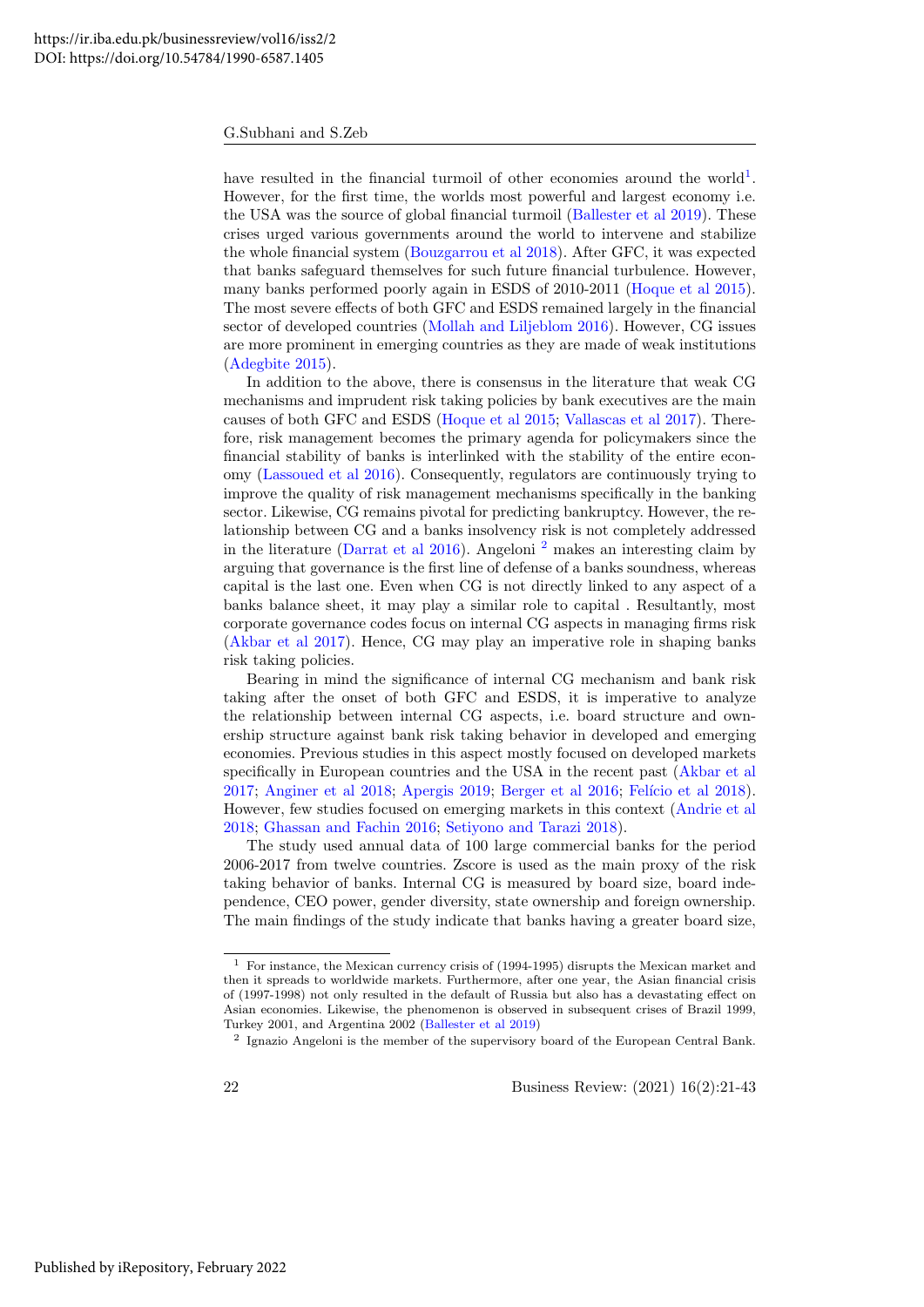a higher portion of independent non-executive directors, and a powerful CEO with chair role duality reduces the risk of bankruptcy that helps in achieving greater levels of financial stability in the banking sector. However, for banks with increased female directors, the higher portion of foreign and state ownership escalates the probability of insolvency risk. The structure of the paper is as follows: The first part of the study is the introduction and relevant literature is described in section two. Section three elaborates the data description and methodology. Results and analysis are given in section four. The last section includes the conclusion, recommendations, and policy implications.

#### 2 Literature review

2.1 Board size (BS) and risk taking behavior of banks

Leadership structure, composition of the board, and the size of board members are vital features affecting the efficacy of the entire board [\(Jensen 1993\)](#page-21-5). According to the strands of agency theory, small boards can easily be handled by the CEO because of social cohesion. It also takes less time and effort on part of the CEO to take any action. On the contrary, a large board would require more effort and time to decide and take approval on a key decision [\(Muth and](#page-21-6) [Donaldson 1998\)](#page-21-6). Therefore, firms with large boards curtail CEOs power in strategic decision making process. However, stewardship theory states that a small board size can easily reach a consensus related to any important matter because a smaller group of people is more socially cohesive. In contrast, firms with large boards may face communication problems. In addition, large boards may result in increased group conflicts because every individual might present his perspective while deciding any matter of interest [\(O'Reilly III et al 1989\)](#page-21-7). Hence, a larger board might find it difficult to agree especially when firms require to make complex and ambiguous decisions [\(Muth and Donaldson 1998\)](#page-21-6).

The results are inconclusive in past literature; for instance, the findings of [\(Eisenberg et al 1998\)](#page-20-6) imply that firms with large BS are made of outside directors who are more concerned about their reputation in the case of insolvency instead of being concerned about the private benefits associated with portable projects. In the case of the US, [Pathan](#page-21-8) [\(2009\)](#page-21-8) confirmed that banks with small boards pursue the interest of management that results in increased risk taking behavior by bank executives. Similarly, [Wang](#page-22-2) [\(2012\)](#page-22-2) revealed that firms tend to invest more in risky projects when they have small boards as compared to firms that possess larger boards. In addition, BS is inversely associated with credit risk levels of the UK banking sector [\(Lu and Boateng 2018\)](#page-21-9). The results demonstrated that large boards help in decreasing bankruptcy risk. Likewise, in the case of China, the negative association between BS and credit risk is also confirmed by the [Haider and Fang](#page-21-10) [\(2016\)](#page-21-10) findings. On the contrary, in the case of Thailand, banks with smaller BS are more useful in evaluating and monitoring bank managers, whereas, banks with larger BS are more exposed to agency-related problems [Pathan et al](#page-22-3) [\(2007\)](#page-22-3). Interestingly, [Akbar et al](#page-19-1) [\(2017\)](#page-19-1)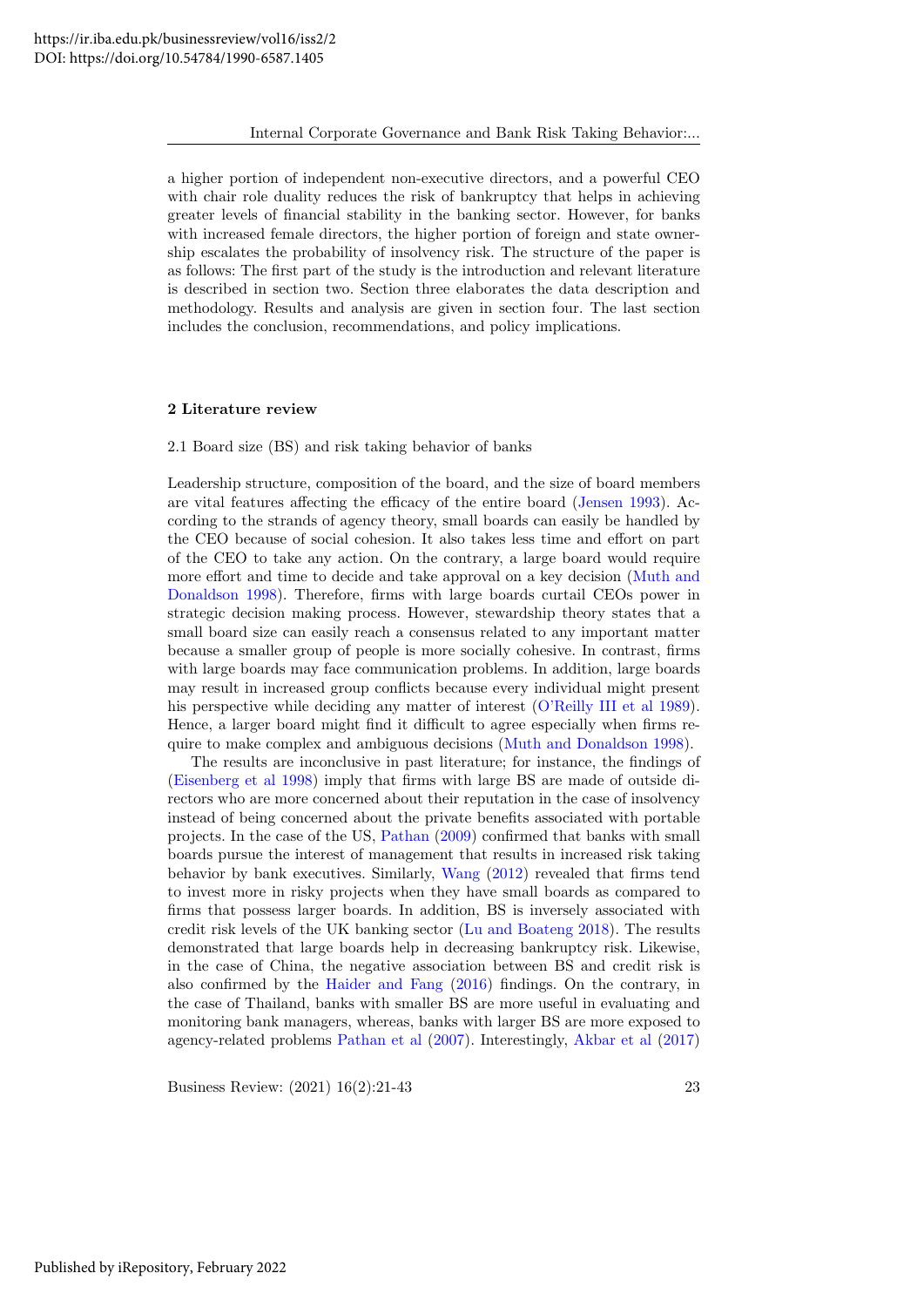revealed that risk attached to financial firms of the UK is not statistically significant in relation to the size of their boards. Hence, based on previous literature and following the theoretical arguments of agency theory, we, therefore, make our first hypothesis:

 $H_1$ : BS and bank risk taking behavior are inversely related to each other in developed and emerging economies

2.2 Board independence (BI) and risk taking behavior of banks

The behavior of managers remains opportunistic as discussed in agency theory. They want to attain perks and privileges at the expense of shareholders money. This opportunistic behavior can only be eliminated when CEO does not possess dual role because not only does that compromise the credibility of the entire board, but also marginalizes shareholders interest. Moreover, managers contribute to agency loss when CEO holds the dual role [\(Donaldson and Davis](#page-20-7) [1991\)](#page-20-7).

The theoretical debate about board independence revolves around the role of inside and outside directors. According to stewardship theory, inside directors who spend a large amount of time within an organization possess more technical expertise and higher information about the operations of a firm. Hence, these notable qualities make them better suited for the job of protecting shareholders' interest as compared to outside directors [\(Donaldson and Davis 1991.](#page-20-7) On the other hand, under the employment and reputation hypothesis of agency theory, independent (outside) directors are better at monitoring management as they are concerned about their professional image in the labor market. Therefore, they would ratify less risky investments to avoid huge losses [\(Jensen and](#page-21-11) [Meckling 1976;](#page-21-11) [Fama 1980\)](#page-20-8). Similarly, outside directors are considered to be a resource for the company because they possess excessive managerial experience, skills, knowledge, qualification, and tenure as compared to inside directors. As a result, they can add value to the firm and give valuable suggestions in strategic decisions of a firm [\(Rashid 2015\)](#page-22-4).

Recent evidence supporting the claims of agency and resource dependency theory is presented by [Akbar et al](#page-19-1) [\(2017\)](#page-19-1). Their results largely imply that as firms increase board independence, it will reduce the probability of bankruptcy. In the case of the US, [Pathan et al](#page-22-3) [\(2007\)](#page-22-3) also finds identical results as board independence and risk maintained an inverse association among different measures of risk. Furthermore, it is noted that board independence not only reduces the risk of bankruptcy, but it also helps large banks to attain better performance in the aftermath of GFC [\(Vallascas et al 2017\)](#page-22-0). In addition, firms experience better performance when they hire more independent non-executive directors on their respective boards [\(Pathan et al 2007\)](#page-22-3). Based on the above discussion and following the theoretical arguments of agency theory we, make our second hypothesis: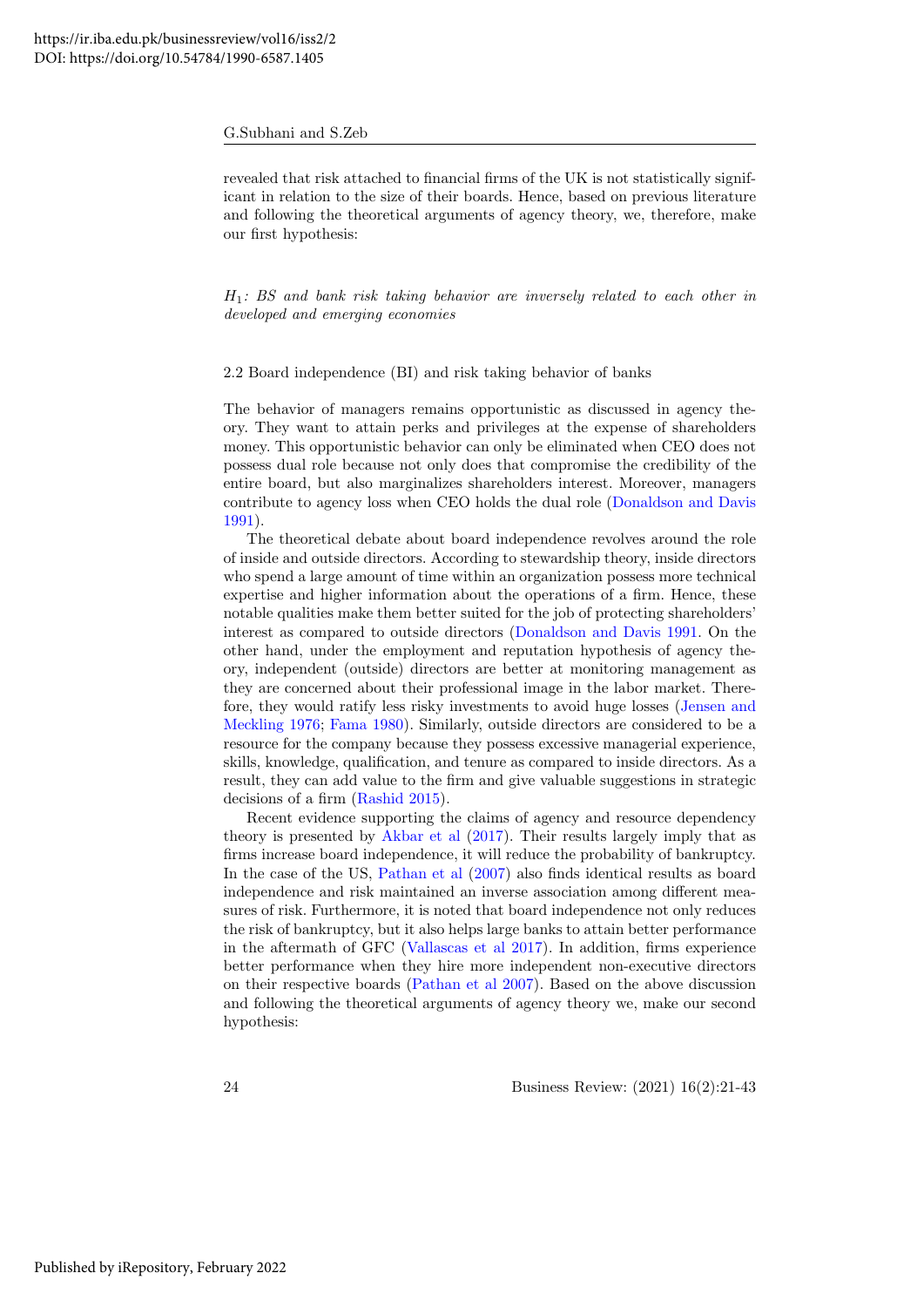$H_2$ : BI and bank risk taking behavior are inversely related to each other in developed and emerging economies

## 2.3 CEO power (CEOP) and risk taking behavior of banks

The behavior of managers remains opportunistic as discussed in agency theory. They want to attain perks and privileges at the expense of shareholders money. This opportunistic behavior can only be eliminated when CEO does not possess dual role because not only does that compromise the credibility of the entire board, but also marginalizes shareholders interest. Moreover, in such a situation, managers contribute to agency loss [\(Donaldson and Davis 1991\)](#page-20-7). On the contrary, the advocates of stewardship theory believe that managers do not pursue individualistic behavior. Instead, they want self-recognition from their bosses and peers, and carry out challenging task while exercising authority and responsibility [\(Donaldson and Davis 1991\)](#page-20-7).

According to stewardship theory, the presence of an effective structural environment in an organization determines managerial performance. Specifically, when the role the of CEO is unchallenged and unambiguous in an organization, the common notion is that such an organization structure enables higher management to achieve superior performance. By conforming to this role, the lower level management is clear as to whom they are questionable in any matter in an organization. Moreover, by pursuing such an organizational structure, a firm can avail benefits of strong unity, control, and command [\(Donaldson and Davis](#page-20-7) [1991\)](#page-20-7).

Although the term CEO Power is defined differently in literature, previous studies such as [Fracassi and Tate](#page-21-12) [\(2012\)](#page-21-12) revealed that when CEO has the ultimate power, it helps the CEO to develop closer ties with the board of directors that lowers bank profit margins. Furthermore, [\(Baklouti et al 2016\)](#page-20-9) examined the financial distress of 147 European banks. The findings demonstrated that banks in which the CEO does not hold the dual role have better supervision capacity and more powerful boards at their disposal. Likewise, it is revealed that the likelihood of bankruptcy becomes higher for firms where the CEO performs the dual role [\(Darrat et al 2016\)](#page-20-0). Nevertheless, under the employment and reputation hypothesis, managers are risk aversea finding supported by previous studies[\(Berger et al 2016;](#page-20-5) [Pathan 2009\)](#page-21-8). We follow the theoretical arguments of agency theory and make our third hypothesis:

 $H_3$ : CEO Power and bank risk taking behavior are positively related to each other in developed and emerging economies

2.4 Gender diversity (GD) and risk taking behavior of banks

The theoretical aspects of board GD are linked to ethical theory. A major part of ethical theory is derived from gender social theory. It argues that men and women used to think differently when making a decision. Men are mostly goaloriented and aggressive while women have a more nurturing attitude [\(Eagly and](#page-20-10)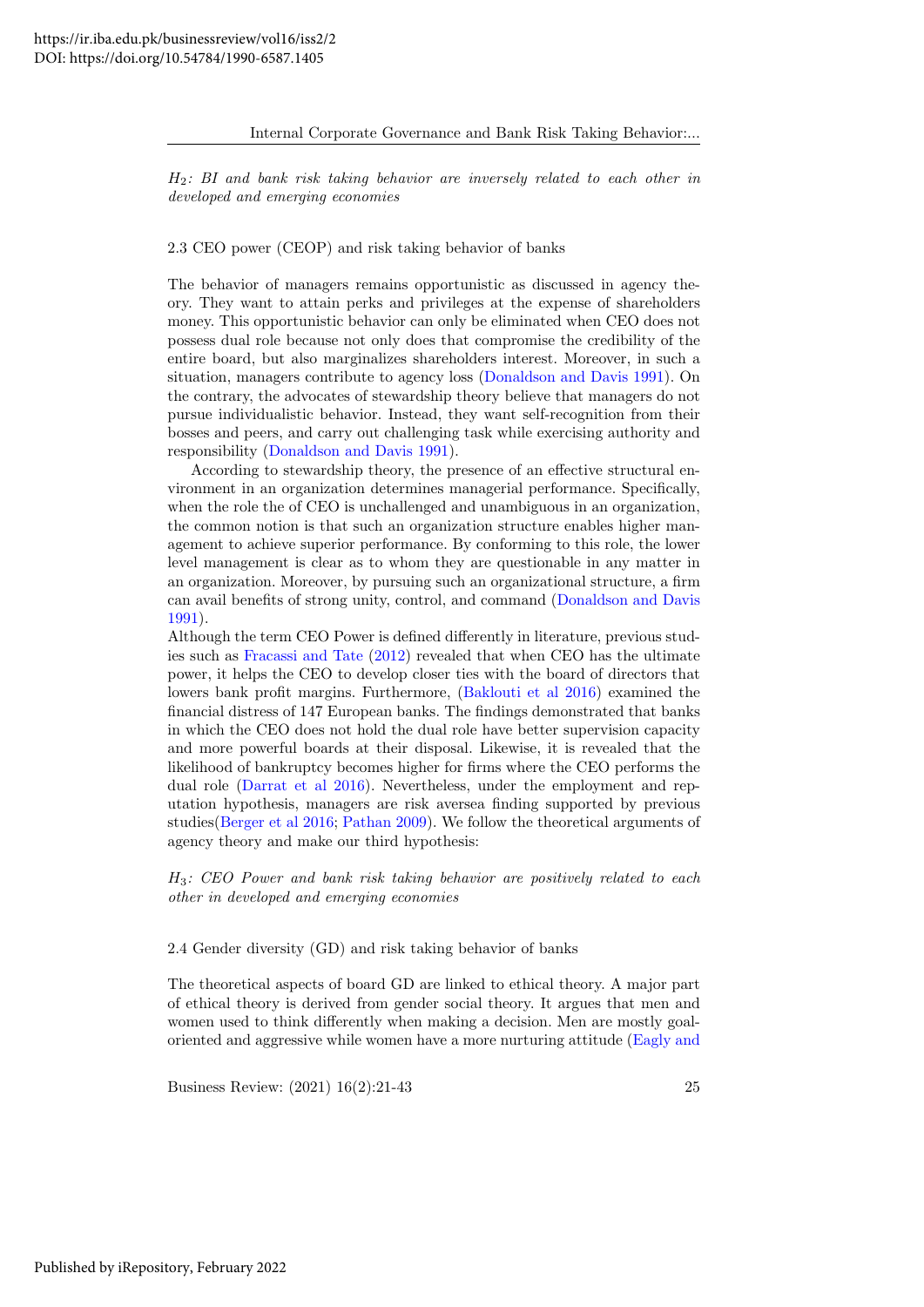[Wood 1999\)](#page-20-10). Hence, ethical issues are evaluated differently by men and women [\(Galbraith and Stephenson 1993\)](#page-21-13). A study conducted by [Peterson et al](#page-22-5) [\(1991\)](#page-22-5) regarding business ethics issues revealed that females tend to be more ethical as compared to male students. In terms of accounting and finance literature, it is noted that unethical behavior may bring potential risks for companies. Therefore, risk management and ethical behavior cannot be separated from one another [\(Drennan 2004\)](#page-20-11). Moreover, firms tend to use ethical behavior as a risk instrument, thereby adopting legal and ethical governance mechanism to reduce their risk appetite [\(Arjoon 2005\)](#page-20-12).

Over the years, women made great advances in every field of life. Therefore, we witness an increase of women in management roles of firms around the world [\(Hillman et al 2007;](#page-21-14) [Melero 2011\)](#page-21-15). A high record of female CEOs i.e. 21 is present among Fortune 500 companies. However, despite this increasing trend, the number of women in management roles are considerably lower as compared to men. Thus, all these discussions make gender a notable topic among researchers and policymakers<sup>[3](#page-7-0)</sup>[\(Hillman et al 2007\)](#page-21-14). In line with arguments of ethical theory, [Farag and Mallin](#page-20-13) [\(2017\)](#page-20-13) revealed that when females are present on bank boards, they are less exposed to a financial crisis. In addition, increased GD does help banks to maximize their financial performance, as they provide firms with unique resources. Similarly, [De Cabo et al](#page-20-14) [\(2012\)](#page-20-14) in case European banks found that financial firms take less risk as the portion of female directors are increased on their respective boards.

H4: GD and bank risk taking behavior are inversely related to each other in developed and emerging economies

#### 2.5 Foreign ownership (FO) and risk taking behavior of banks

[Berger et al](#page-20-15) [\(2000\)](#page-20-15) explained the theoretical aspects of FO in two opposing hypotheses i.e. home field (HF) and global advantage (GA). HF hypothesis claims that foreign-owned banks are usually less effective and efficient. This is because they use to operate and monitor their respective institutes from distance and may face barriers in language, culture, and other market related supervisory structures in host countries. However, the GA hypothesis posits that banks with high FO possess greater resources, knowledge, expertise, and skills that enable them to better diversify their potential risk and generate higher returns.

In line with the GA hypothesis, [Lassoued et al](#page-21-2) [\(2016\)](#page-21-2) examined 171 commercial banks in the MENA region and finds an inverse association between FO and insolvency risk. The result can be attributed towards better monitoring and evaluation of overall risk related activities by foreign entities. Similarly, after analyzing a large sample of 322 banks from European Union, [Lapteacru](#page-21-16) [\(2019\)](#page-21-16) finds that banks with increased FO are successful in taking the global advantage of better technical expertise, excellent management skills, the use

<span id="page-7-0"></span><sup>3</sup> The EU commission, (2012) has agreed to the proposal presented by European parliament that recommends to increase the gender quota to 40 percent in large scale enterprises as their non-executive directors till January 1st, 2020 (Szydło 2015).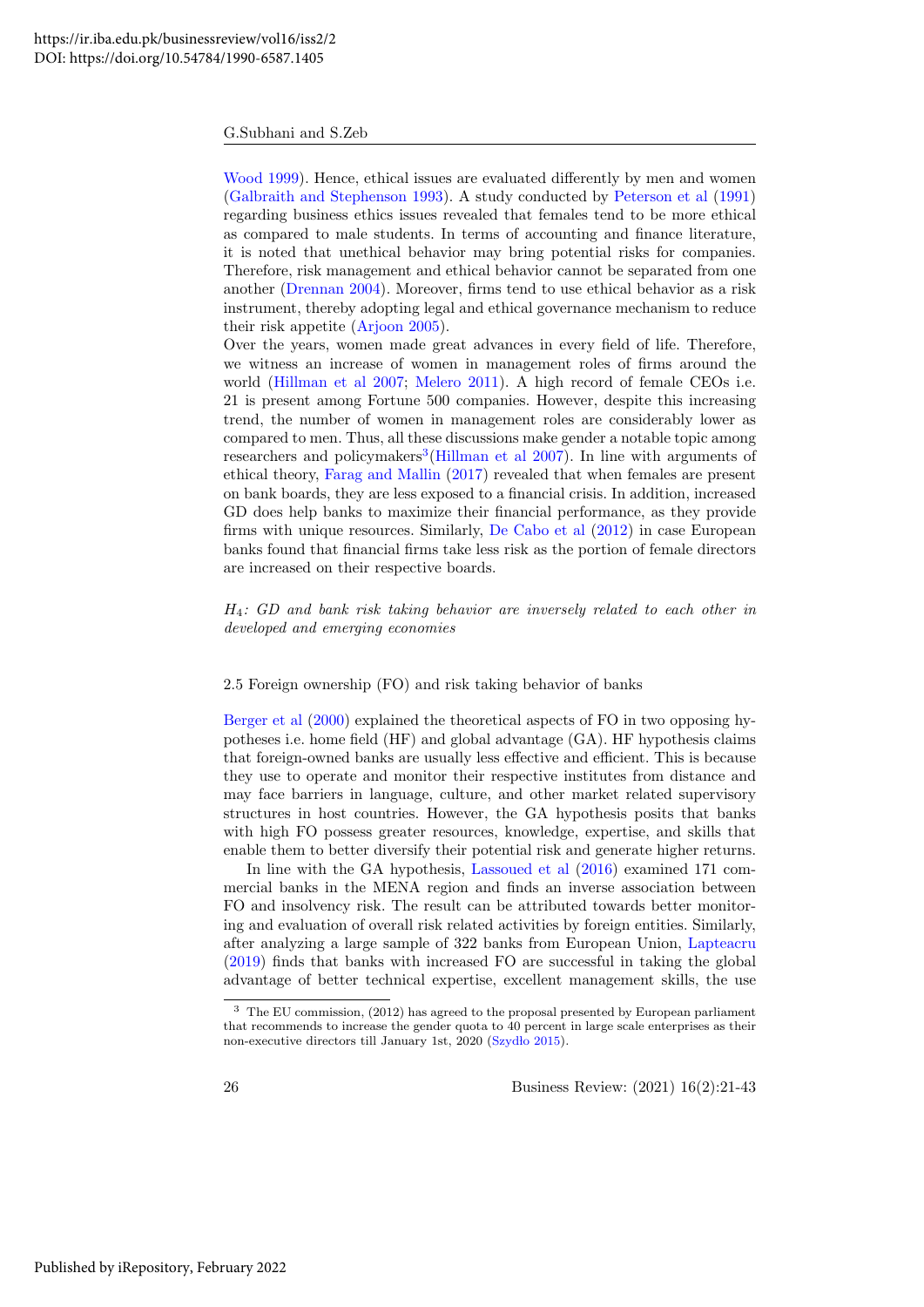of latest technologies, and portfolio diversification of their assets in the host country. Hence, they are better capable to limit their excessive risk taking behavior. In addition, it is noted that foreign owned firms use to take less risk as they are more prudent in their risk evaluation matters [\(Vo 2016\)](#page-22-7). Nevertheless, few studies that support the notion of HF hypothesis and finds that foreign owned banks have higher chances of bankruptcy as compared to domestic banks[\(Boubakri et al 2013;](#page-20-16) [Caporale et al 2017\)](#page-20-17). Based on above discussion and following the theoretical arguments of the GA hypothesis we, therefore, make our fifth hypothesis:

 $H<sub>5</sub>$ : FO and bank risk taking behavior are inversely related to each other in developed and emerging economies

2.6 State ownership (SO) and risk raking behavior of banks

Most countries are comprised of two-tier banking ownership structures i.e. pri-vate or public<sup>[4](#page-8-0)</sup> [\(Zhu and Yang 2016\)](#page-22-8). A general assumption is that banks with high SO are usually inefficient. Two different theoretical aspects may explain the intervention of states in financial markets. The first one is related to [Kindle](#page-21-17)[berger](#page-21-17) [\(1963\)](#page-21-17) who believes that state intervention in financial markets is necessary for economic sustainability in a country. He relates this view with an optimistic or more developmental view. However, the other view is based more on achieving political objectives instead of social development objectives. The political objectives of politicians led them to control investment by firms. They may compensate their voters in the form of giving them jobs, subsidies, and other perks and privileges, so that they have a higher chance of forming a government in the next term [\(La Porta et al 2002\)](#page-21-18).

In line with assumptions of political theories, [Lapteacru](#page-21-16) [\(2019\)](#page-21-16) examined 644 state owned banks and 1939 foreign banks in central and eastern Europe. He found that banks with increased SO are riskier as compared to their foreign counterparts. Further, the policies pursued by state-owned banks in the selected sample make those banks as worst capitalized as compared to private banks. In the case of [Zhu and Yang](#page-22-8) [\(2016\)](#page-22-8) found a positive effect of SO on a banks credit risk after using different measures of bank risk taking behavior. The results imply that banks with SO are encouraged to take on more risk as they are being backed by their respective governments. Likewise, such banks are also found to be less prudent in their lending practices as compared to foreign banks that makes them riskier [\(Dong et al 2014\)](#page-20-18). However, despite all these discussions, few studies that are in line with assumptions of development theories reveals that SO decreases the probability of bankruptcy across different economies e.g. [\(Iannotta et al 2013;](#page-21-19) [Boubakri et al 2013\)](#page-20-16). Based on empirical evidence of past studies and following the arguments of political theories we, make our sixth hypothesis:

<span id="page-8-0"></span> $^4\;$  As a matter of fact, almost 21 percent of worlds banking industry is under state ownership [\(Gonzalez-Garcia and Grigoli 2013\)](#page-21-20)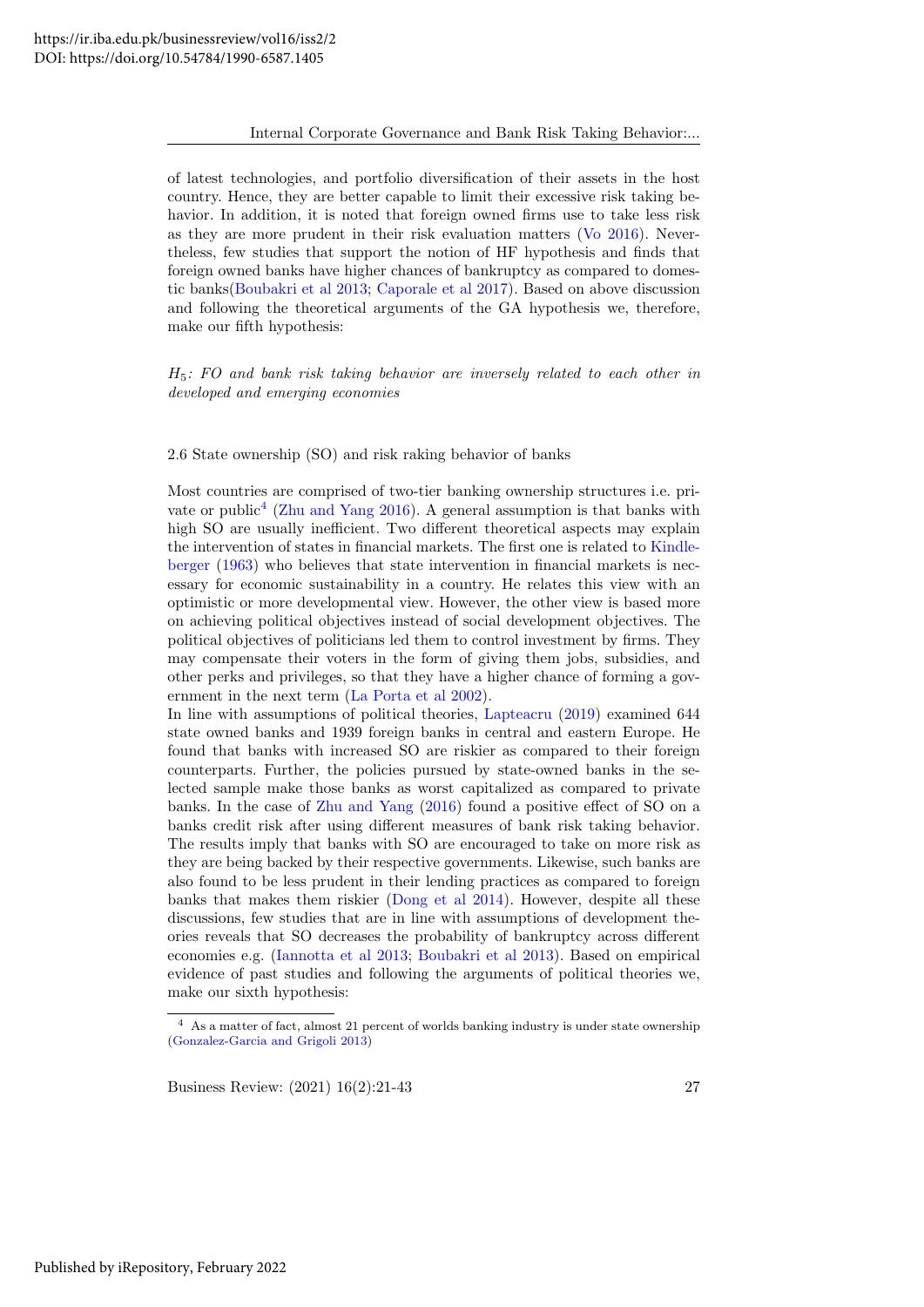$H<sub>6</sub>$ : SO and bank risk taking behavior are positively related to each other in developed and emerging economies

#### 3 Research methodology

#### 3.1 Data description and sample selection

The primary objective of this study is to analyze the impact of internal CG aspects on bank risk taking behavior in developed and emerging economies. Data for firm-related variables are extracted from thebankerdatabase. Data for CG-related variables are extracted from the  $BoardEx^5 database$  $BoardEx^5 database$  $BoardEx^5 database$  and Thomson ONE Banker database. Moreover, we used World Development Indicators (WDI) to collect macroeconomic data. Following [Andrie et al](#page-19-2) [\(2018\)](#page-19-2), we collect the data of 100 large banks for the period 200[6](#page-9-1)-2017 from twelve<sup>6</sup> countries. The banks are classified according to asset size in the study. It is noted that large banks are pivotal for achieving financial stability in a country [\(Vallascas et al 2017\)](#page-22-0). To include a bank in our sample, we adopt two different criteria. First, we only select those banks that are not delisted after GFC because their data may not be available during the time of ESDS [\(Mollah and Liljeblom 2016\)](#page-21-1). Second, we eliminated banks whose data is not available for a consecutive period of five years; otherwise, we may not apply the generalized method of moments as our main estimation method [\(Florackis and Ozkan 2009;](#page-21-21) [Akbar et al 2017\)](#page-19-1). After applying both these criteria, we end up with 1200 annual firm year observations. The quoted number of banks in selected countries is a representation of more than  $60\%$  of total banking assets<sup>[7](#page-9-2)</sup>-a representation similar to [\(Erkens et al](#page-20-19) [\(2012\)](#page-20-19). Despite a relatively small sample size, this sample size is similar to previous cross-country studies [\(De Andres and Vallelado 2008\)](#page-20-20).Furthermore, the study includes 16 systemically important banks out of 29 global systemically important financial institutions mentioned by [Mollah and Liljeblom](#page-21-1) [\(2016\)](#page-21-1) in their study.

#### 3.2 Variable description

We use the accounting-based measure of bank risk taking behavior in this study i.e. Zscore (ZS), a widely used indicator of default risk and risk taking [\(Val](#page-22-0)[lascas et al 2017;](#page-22-0) [Ghassan and Fachin 2016\)](#page-21-4). For robustness purposes, we use non-performing loans (NPL) as a proxy for bank risk taking [\(Lu and Boateng](#page-21-9)

<span id="page-9-0"></span><sup>5</sup> In case of Pakistan, data for CG variables are collected by authors from annual reports. As Boardex database dont have the availability of such data related to Pakistan.

<span id="page-9-1"></span><sup>6</sup> Developed economies include USA, Germany, France, Spain, Italy and the UK, and emerging economies are China, India, Indonesia, Malaysia, Thailand and Pakistan. According to World Bank, more than 50% of these countries for e.g. (USA, China, Germany, United Kingdom, France, India and Italy) are included in world top 10 economies at the end of year 2018. The detailed distribution of sample is provided in Appendix A1 and A2

<span id="page-9-2"></span><sup>7</sup> At the end of year 2006, among the selected banks, USA represent 59%, UK 76%, Thailand 84%, Spain 55%, Pakistan 95%, Malaysia 55%, Indonesia 71%, India 56%, France 68%, China 75% and Germany 26% respectively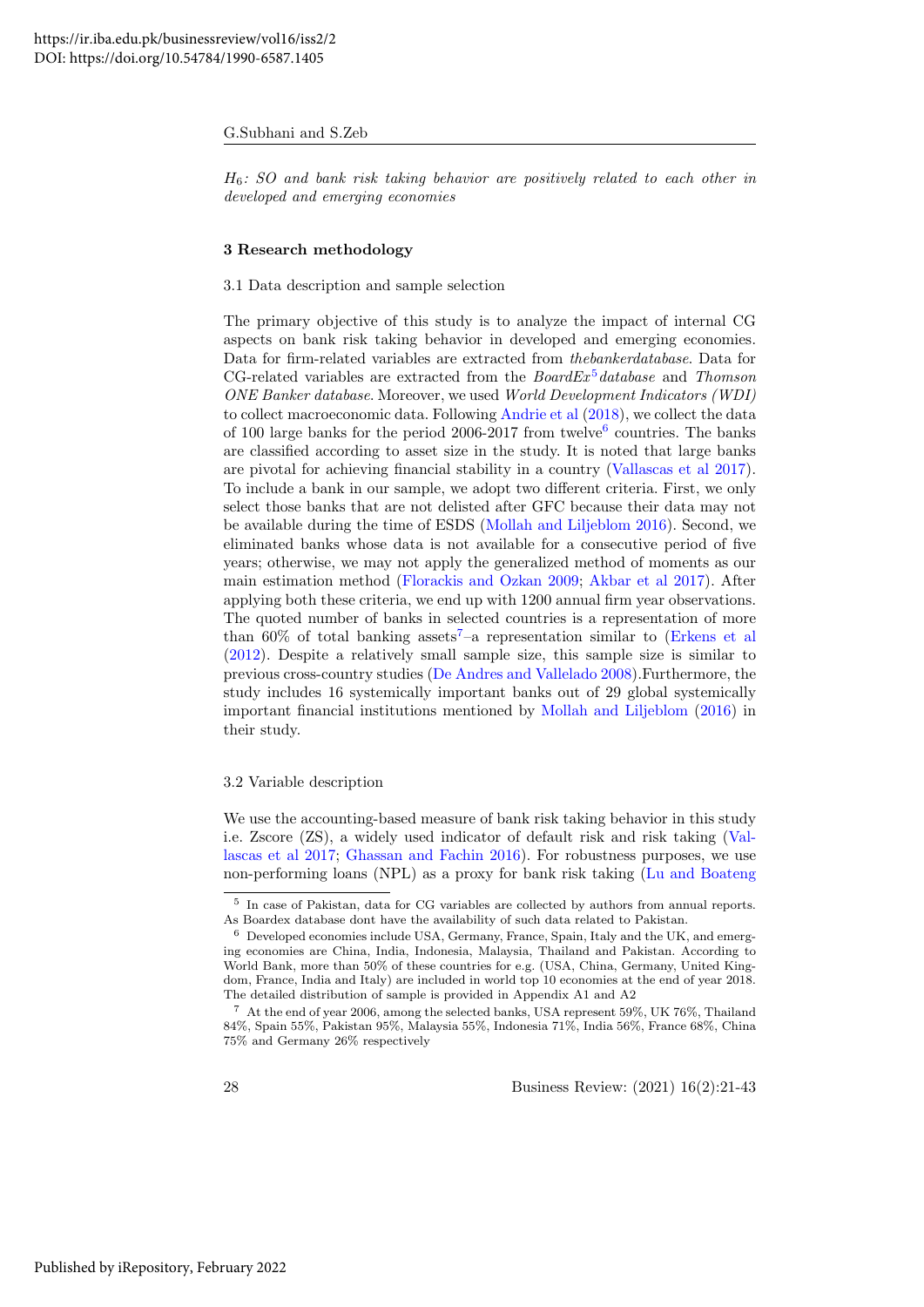Internal Corporate Governance and Bank Risk Taking Behavior:...

[2018\)](#page-21-9). The board structure variables following [Apergis](#page-20-4) [\(2019\)](#page-20-4); [Setiyono and](#page-22-1) [Tarazi](#page-22-1) [\(2018\)](#page-22-1); [Mollah and Liljeblom](#page-21-1) [\(2016\)](#page-21-1); [Akbar et al](#page-19-1) [\(2017\)](#page-19-1); [Adams et al](#page-19-3) [\(2005\)](#page-19-3) are BS<sup>[8](#page-10-0)</sup>, BI, CEOP, and GD. In contrast, ownership structure variables following [Lapteacru](#page-21-16) [\(2019\)](#page-21-16); [Bouzgarrou et al](#page-20-2) [\(2018\)](#page-20-2); [Caporale et al](#page-20-17) [\(2017\)](#page-20-17) and [Boubakri et al](#page-20-16) [\(2013\)](#page-20-16). Apart from these variables, we control for firm size (FS)[\(Konishi and Yasuda 2004\)](#page-21-22). Following [Uhde](#page-22-9) [\(2016\)](#page-22-9), we also control leverage  $(LEV)$  ratio<sup>[9](#page-10-1)</sup>because it is pivotal for banks to maintain an appropriate capital structure. In addition, gross domestic product (GDP) and inflation (INF) are also used as control variables.According to [Lassoued et al](#page-21-2) [\(2016\)](#page-21-2), development of a country does affect the performance of banks. The INF rate determines how banks behave and affect both their assets and liabilities. Lastly, by following the methodology of [Pathan et al](#page-22-3) [\(2007\)](#page-22-3), we include the crisis dummy variable for both GFC and ESDS for the years 2007-2011. For the detailed formulation of proxies, see table 1.

#### 3.3 Estimation method

The data signals both cross-sectional (multiple banks) and longitudinal (multiple years) characteristics. The bank risk heterogeneity may result in biased estimation. Therefore, to remove such concerns, we need to apply a special estimation technique [\(Ben Jabra et al 2017\)](#page-20-21). It is necessary because explanatory variables are correlated with a lag dependent variable that makes OLS estimates biased. In addition, explanatory variables are also expected to be correlated with error terms especially when such variables are endogenous that makes such results more biased [\(Akbar et al 2017\)](#page-19-1). All these econometric problems can be fixed by the application of two-step GMM. It corrects the aforementioned bias and also eliminates the issue of fixed effects by a first-differences transformation [\(Arellano and Bond 1991\)](#page-20-22). Therefore, in the presence of endogeneity, using twostep GMM is considered more useful as compared to OLS or fixed effects.Hence, by following the works of [Wintoki et al](#page-22-10) [\(2012\)](#page-22-10); [Zhou et al](#page-22-11) [\(2014\)](#page-22-11) and [Akbar](#page-19-1) [et al](#page-19-1) [\(2017\)](#page-19-1) we employ two-step GMM econometric model.

#### 3.4 Estimation model

We use the following baseline models to examine the effect of board structure and ownership structure against bank risk taking behavior in developed and developing countries.

$$
ZS, NPL_{it} = \beta_0 + \beta_1 ZS, NPL_{it} + \sum_{\beta_3}^4 (board structure)_{itj} + \sum_{\beta_4}^2 (ownership structure)_{itj}
$$

$$
+ \beta_5 (control)_{itj} + \beta_6 (crisis)_{itj} + \theta \chi_{itj} + \mu_{i,j} + e_{itj}
$$
(1)

<span id="page-10-0"></span><sup>8</sup> Following [Akbar et al](#page-19-1) [\(2017\)](#page-19-1)we take natural log of board size

<span id="page-10-1"></span><sup>9</sup> We have taken natural log of leverage ratio to remove the issue of outliers.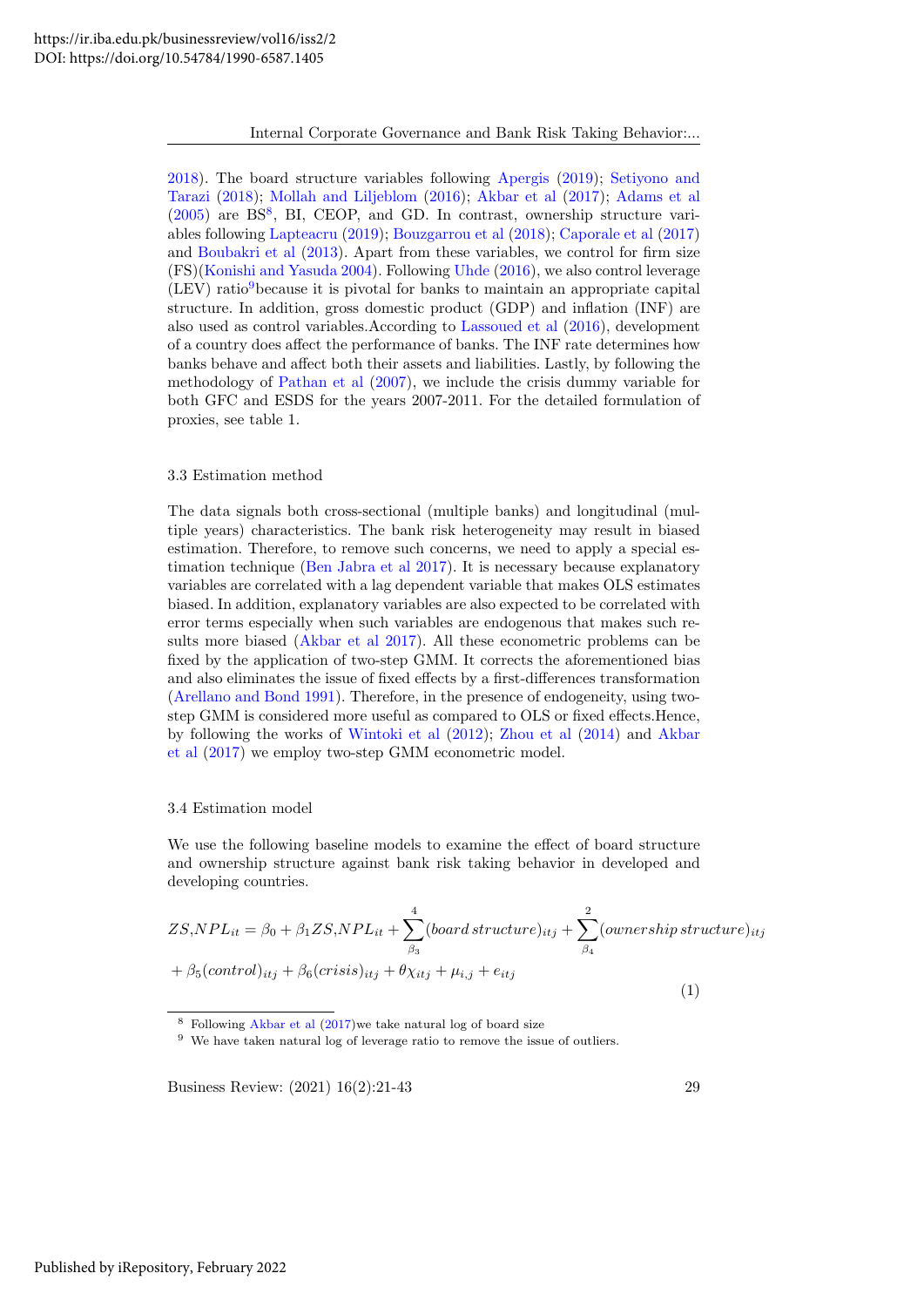|                               |                                                                                   | Table 1: Variable Formulation         |                                                              |
|-------------------------------|-----------------------------------------------------------------------------------|---------------------------------------|--------------------------------------------------------------|
| Variables                     | Description                                                                       | <b>Related Literature</b>             | Source                                                       |
| Dependant<br><b>Variables</b> |                                                                                   |                                       |                                                              |
| ZS                            | Average ROA+<br>Capital to Asset Ratio<br>Divided by Standard<br>Deviation of ROA | Vallascas et al (2017)                | Author's<br>calculation<br>based on the banker's<br>database |
| NPL                           | Gross non-performing<br>Total<br>$\langle$ loans/Gross<br>Loans                   | Lu and Boateng $(2018)$               | thebankerdatabase                                            |
| Independent<br>Variables      |                                                                                   |                                       |                                                              |
| <b>BS</b>                     | Natural Log of total<br>number of board mem-<br>bers                              | Apergis (2019),<br>Akbar et al (2017) | <b>BoardEx</b>                                               |
| BI                            | Percentage of indepen-<br>dent<br>directors on board                              | Setiyono and Tarazi (2018)            | <b>BoardEx</b>                                               |
| CEOP                          | CEO's chair role dual-<br>ity<br>equals 1 and 0 other-<br>wise                    | Adams and Ferreira (2007)             | <b>BoardEx</b>                                               |
| GD                            | Percentage of female<br>directors on board                                        | Abad et al $(2017)$                   | BoardEx                                                      |
| FO                            | Percentage of Equity<br>held by Foreign owners                                    | Lassoued et al $(2016)$               | Thompson One Banker                                          |
| SO                            | Percentage of Equity<br>held by state                                             | Lapteacru $(2019)$                    | Thompson One Banker                                          |
| Control<br><b>Variables</b>   |                                                                                   |                                       |                                                              |
| LEV                           | Natural log of Total<br>Debt/Total Equity                                         | Uhde (2016)                           | thebankerdatabase                                            |
| FS                            | Natural log of Total<br>Assets                                                    | Konishi and Yasuda (2004)             | thebankerdatabase                                            |
| GDP                           | Real<br>GDP<br>Growth<br>Rate                                                     | Lassoued et al $(2016)$               | World Development Indi-<br>cators                            |
| INF                           | Growth of CPI                                                                     | Lassoued et al $(2016)$               | World Development Indi-<br>cators                            |
| Crisis                        | Crisis equals $1$ if the<br>year is<br>2007-2011<br>and<br>zero<br>otherwise      | Pathan and Faff (2013)                | thebankerdatabase                                            |

$$
ZS, NPL_{it} = \alpha_0 + \alpha_1 ZS, NPL_{it} + \alpha_2 (controls)_{itj} + \theta \chi_{itj} + \mu_{i,j} + e_{itj} \quad (2)
$$

In the above equations the left hand side variables i.e.  $ZS, NPL_{it}$  are the dependent variables used in the study. The right hand side variables include  $BoardStructure_{itj},OwnershipStructure_{itj}$ , and  $control_{itj}$ . In addition,  $\chi_{itj}$  represents the exogenous variable i.e. crisis dummy,  $\mu_{ij}$  denotes unobserved firm effects and  $e_{itj}$  stands for the residuals. For more information, please see Table 1.

30 Business Review: (2021) 16(2):21-43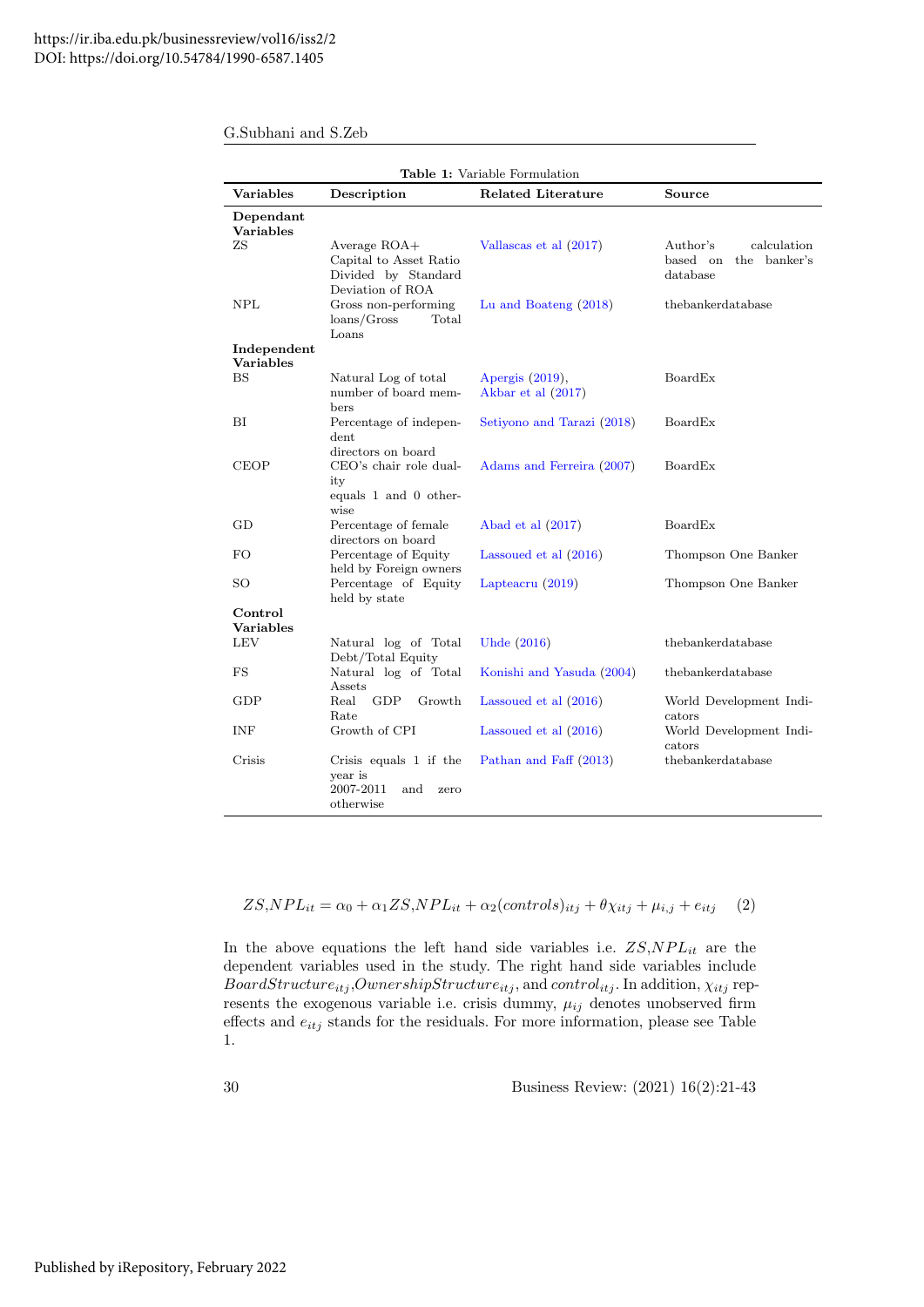#### 4 Results and discussions

4.1 Summary Statistics

| <b>Variables</b> | Mean  | Max.  | Min.    | Std.<br>Dev. | Count |
|------------------|-------|-------|---------|--------------|-------|
| $_{\rm BS}$      | 12.7  | 37    | 2.00    | 4.82         | 600   |
| BI               | 0.56  | 0.93  | 0.01    | 0.29         | 600   |
| <b>CEOP</b>      | 0.54  | 1.00  | 0.00    | 0.50         | 600   |
| GD               | 0.13  | 0.55  | 0.00    | 0.11         | 600   |
| FO.              | 0.02  | 0.25  | 0.00    | 0.05         | 600   |
| SO               | 0.02  | 0.73  | 0.00    | 0.10         | 600   |
| LEV              | 6.98  | 11.1  | 6.17    | 0.45         | 600   |
| $_{\rm FS}$      | 12.01 | 15.15 | 2.21    | 1.87         | 600   |
| GDP              | 1.21  | 4.17  | $-5.61$ | 1.91         | 600   |
| <b>INF</b>       | 1.82  | 10.13 | $-0.5$  | 1.23         | 600   |
| ZS               | 13.96 | 45.57 | $-0.77$ | 7.81         | 600   |
| <b>NPL</b>       | 3.38  | 22.84 | 0.11    | 3.19         | 600   |

Table 2: Results of Summary Statistics for Banks of Developed Countries

Table 2 exhibits the summary statistics for banks in developed countries. The average BS of banks in developed countries is 12.70. Maximum number of directors on board is 37 and minimum number of directors on board is 2 with a standard deviation of 4.82 which implies the dispersion among the total number of members on board for banks in developed countries. BI remains at 56 percent for banks in developed countries. Likewise, almost 54 percent of banks have a powerful CEOP. However, the mean value for GD is 0.13. It indicates that females are working in male-dominated environments as the board of directors. The mean value for FO and SO remains identical at 0.02. Maximum FO and SO is 0.25 and 0.73 respectively. The mean value of LEV ratio implies that banks are highly leveraged. The mean value of FS is 12.01. The mean value for macroeconomic variables is 1.21 and 1.82 for GDP and INF respectively. Average ZS and NPL values for banks in developed countries remain at 13.96 and 3.38 respectively.

Table 3 exhibits the summary statistics for banks in emerging countries. The mean value of bank BS in emerging countries is 10.94 almost 2 percent less than developed countries i.e. 12.70. According to [Jensen](#page-21-5) [\(1993\)](#page-21-5), the ideal board size comprises of 7 members. Maximum number of directors on board is 25 and minimum number of directors on board is 4 with a standard deviation of 3.51. In comparison to 56 percent BI in developed countries, the banks in emerging countries have only 39 independent boards. However, the mean value of CEOP is 0.59 as compared to 0.54 in developed countries. The mean value of GD is 0.09. It implies that similar to developed countries, females in emerging countries are also working in male dominated environments as the board of directors. The mean value for FO and SO is 0.04 and 0.18. The banks in emerging countries have higher FO and SO as compared to banks in developed countries.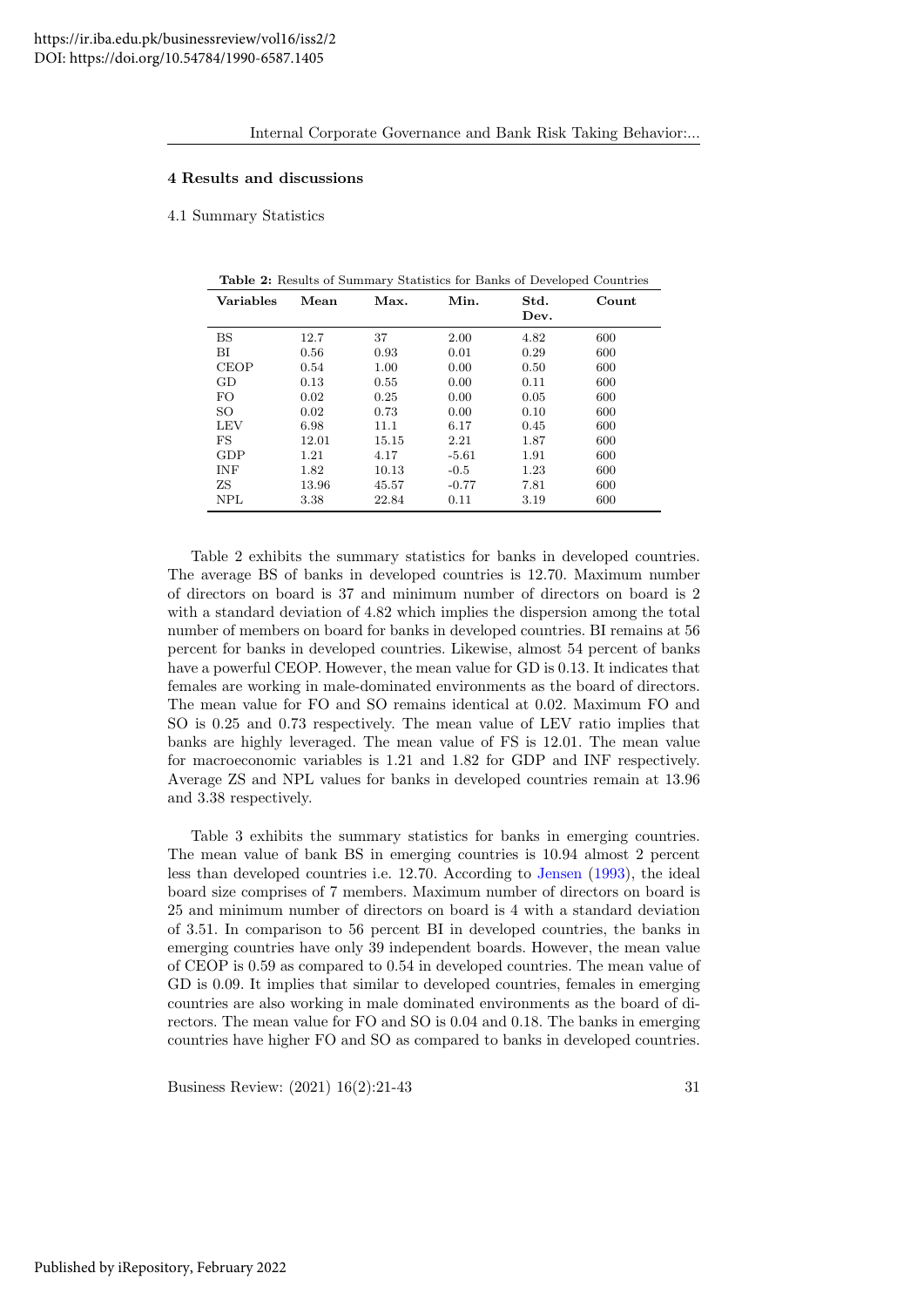| <b>Table 3:</b> Results of Summary Statistics for Banks of Emerging Countries |       |         |                |           |       |
|-------------------------------------------------------------------------------|-------|---------|----------------|-----------|-------|
| <b>Variables</b>                                                              | Mean  | Maximum | Minimum        | Std. Dev. | Count |
| <b>BS</b>                                                                     | 10.94 | 25      | $\overline{4}$ | 3.51      | 600   |
| ВI                                                                            | 0.39  | 0.93    | 0.00           | 0.25      | 600   |
| <b>CEOP</b>                                                                   | 0.59  | 1.00    | 0.00           | 0.49      | 600   |
| GD                                                                            | 0.09  | 0.50    | 0.00           | 0.11      | 600   |
| FO                                                                            | 0.04  | 0.63    | 0.00           | 0.10      | 600   |
| SO.                                                                           | 0.18  | 0.99    | 0.00           | 0.29      | 600   |
| LEV                                                                           | 7.01  | 9.65    | $-6.33$        | 0.70      | 600   |
| FS                                                                            | 10.6  | 15.2    | 5.99           | 1.91      | 600   |
| GDP                                                                           | 5.86  | 14.23   | $-1.51$        | 2.86      | 600   |
| <b>INF</b>                                                                    | 4.66  | 53.38   | 0.27           | 5.84      | 600   |
| ZS.                                                                           | 21.68 | 73.26   | $-2.29$        | 12.48     | 600   |
| NPL                                                                           | 4.66  | 53.38   | 0.27           | 5.84      | 600   |

Maximum FO and SO are 0.63 and 0.99 respectively. The mean value of the LEV ratio is 10.60, which indicates that banks are highly leveraged similar to banks in developed countries. The mean value of FS is 10.60. In addition, the mean value for macroeconomic variables is 5.86 and 4.66 for GDP and INF respectively. The average ZS and NPL for banks in developed countries are 21.68 and 4.66 respectively.

#### 4.2 Regression results

Table 4 reports results of ordinary least square (OLS) fixed effects because the p-values of the Hausman test reject the random effects null hypothesis among all three models. However, it is noted that OLS results are biased and invalid because OLS econometric approach suffers from endogeneity problems [\(Aper](#page-20-4)[gis 2019.](#page-20-4) Moreover, it is worth mentioning that board structure analysis suffers from endogeneity problems and it is one of the key concerns that need to be addressed in corporate governance studies [\(Hermalin and Weisbach 1991\)](#page-21-23). In such circumstances, the results from OLS estimated model are deemed to be biased and inconsistent. However, despite the biasness of the OLS estimated model, it is necessary to run such a model before adopting an instrumental type of methodology such as GMM to know the difference of results between these econometric models. Hence, by following Apergis (2019) this study used OLS econometric approach before implementing the GMM approach.

The findings in Table 5 demonstrated that BS is inversely associated with bank risk taking behavior. This implies that as the board grows in size, it helps the bank to reduce its overall risk appetite. The result supports the findings of [Eisenberg et al](#page-20-6) [\(1998\)](#page-20-6) who stated that large BS mostly consists of outside directors who are concerned about their public image/reputation. As a result, they ratify less risky investments. Similar results are found by [\(Haider and Fang](#page-21-10) [2016\)](#page-21-10). Based on our findings related to BS in table 5, we accept our proposed H1. The results remained identical in developed countries contexts. On the contrary, BS remained positively associated with bank risk taking in emerging countries but such association is not significant. The reason is evident in table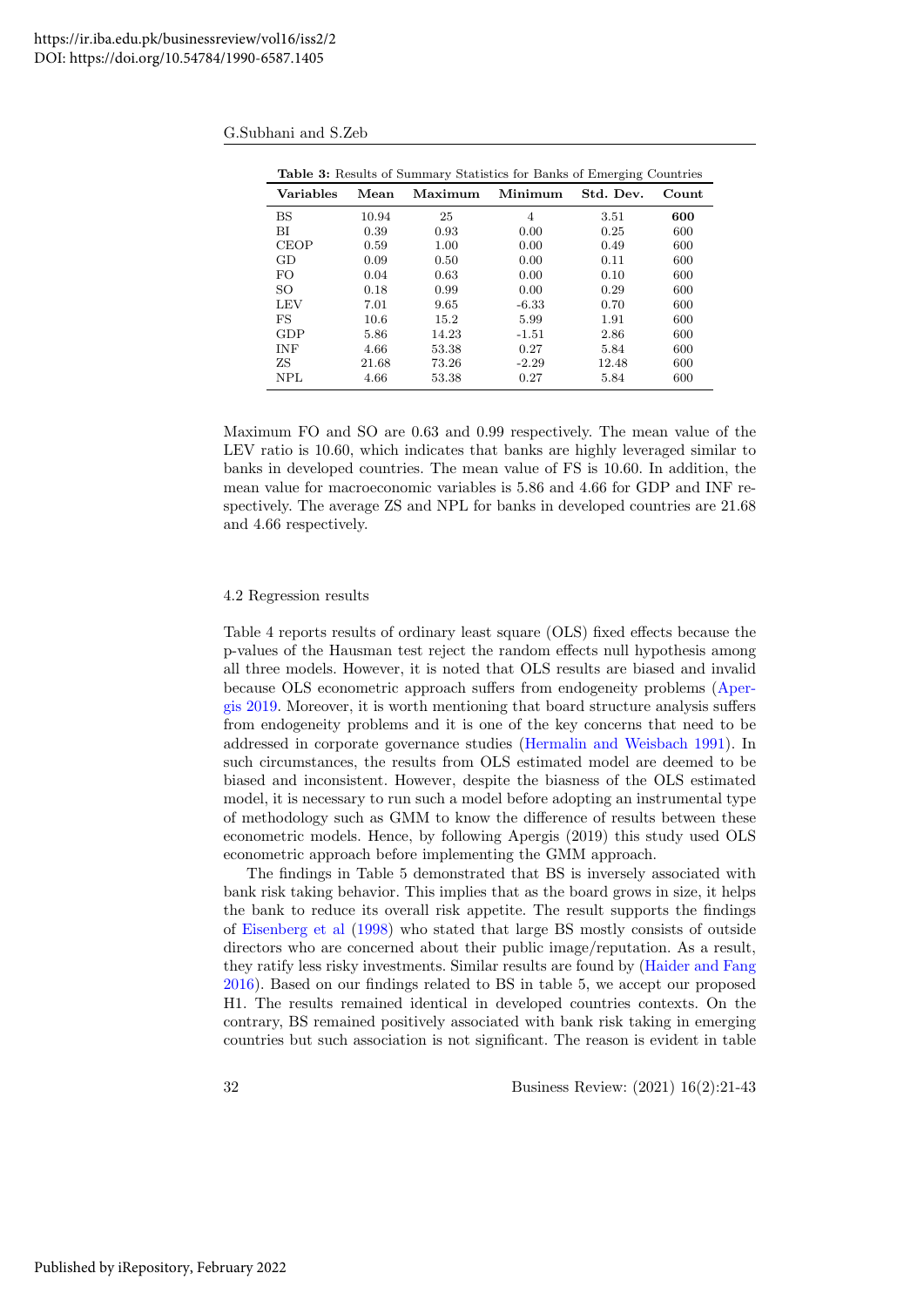|                       | <b>Table 4:</b> OLS results for Overall, Developed, and Emerging Countries |       |                        |                         |  |
|-----------------------|----------------------------------------------------------------------------|-------|------------------------|-------------------------|--|
| <b>Variables</b>      | Overall<br>tries                                                           | Coun- | Developed<br>Countries | Emerging Coun-<br>tries |  |
| <b>BS</b>             | $-0.995***$<br>$-0.006$                                                    |       | $-0.643**$<br>$-0.025$ | $-2.122**$<br>$-0.011$  |  |
| ВI                    | $-0.804*$<br>$-0.082$                                                      |       | $-0.611$<br>$-0.119$   | $-1.487$<br>$-0.112$    |  |
| <b>CEOP</b>           | 0.119<br>$-0.648$                                                          |       | $-0.018$<br>$-0.937$   | $-0.481$<br>$-0.347$    |  |
| GD                    | 0.712<br>$-0.521$                                                          |       | $2.151**$<br>$-0.027$  | $-1.101$<br>$-0.606$    |  |
| FO.                   | 3.011<br>$-0.104$                                                          |       | 0.833<br>$-0.748$      | 3.967<br>$-0.115$       |  |
| SO                    | $3.714***$<br>$-0.003$                                                     |       | $4.759***$<br>$-0.008$ | 2.761<br>$-0.104$       |  |
| LEV                   | $-3.139***$<br>0.000                                                       |       | $-6.522***$<br>0.000   | $-3.044***$<br>0.000    |  |
| FS                    | $-0.063$<br>$-0.751$                                                       |       | $-2.614***$<br>0.000   | $1.302***$<br>0.000     |  |
| Crisis                | $-1.722***$<br>0.000                                                       |       | $-0.855***$<br>0.000   | $-1.782***$<br>0.000    |  |
| R-square<br>No of Obs | 0.241<br>1200                                                              |       | 0.314<br>600           | 0.302<br>600            |  |

Internal Corporate Governance and Bank Risk Taking Behavior:...

Table 4 presents the ordinary least squares (OLS) fixed effects results from predicting default risk proxied by Zscore. The estimates in the first column report full sample results. P-values are mentioned below their coefficient estimates, \*\*\*, \*\*, \* presents significance level at the 1%, 5%, and 10% respectively.

3 where the average board size is approximately 10.94 for emerging countries. However, the ideal board size is seven members; if it exceeds this number, there may be communication/coordination constrains that hurts the effectiveness of entire board [\(Jensen 1993\)](#page-21-5). Identical findings are reported by [\(Akbar et al 2017;](#page-19-1) [Muller-Kahle and Lewellyn 2011\)](#page-21-24).

Furthermore, BI is also inversely associated with bank risk taking behavior in the overall sample and emerging countries. Therefore, we accept our proposed H2. The result implies that under the employment and reputation hypothesis, independent outside directors are better at reducing agency conflicts. Following resource dependency theory, outside directors have excessive managerial experience, skills, knowledge, qualification, and tenure in comparison to inside directors [\(Muth and Donaldson 1998\)](#page-21-6). In addition, outside directors like to keep a better professional image in the labor market, thus they are reluctant to approve risky investments that helps bank to achieve higher financial stability by avoiding huge losses [\(Fama 1980;](#page-20-8) [Jensen and Meckling 1976\)](#page-21-11). Similar empirical evidence is presented by previous studies [\(Pathan et al 2007;](#page-22-3) [Vallascas et al](#page-22-0) [2017\)](#page-22-0). However, in case of developed countries, BI maintained a positive but insignificant association with bank risk taking behavior. This positive association is found in previous studies as well [\(Fama and Jensen 1983;](#page-20-23) [Pirson and Turnbull](#page-22-13)  $2011$ ; S<sub>4</sub><sup> $\pm$ </sup> al  $2017$ ). The result implies that independent non-executive directors lack relevant information in comparison to inside directors, making them less effective in resolving agency conflicts and monitoring management.

The result of CEO chair role duality is negatively linked to bank risk taking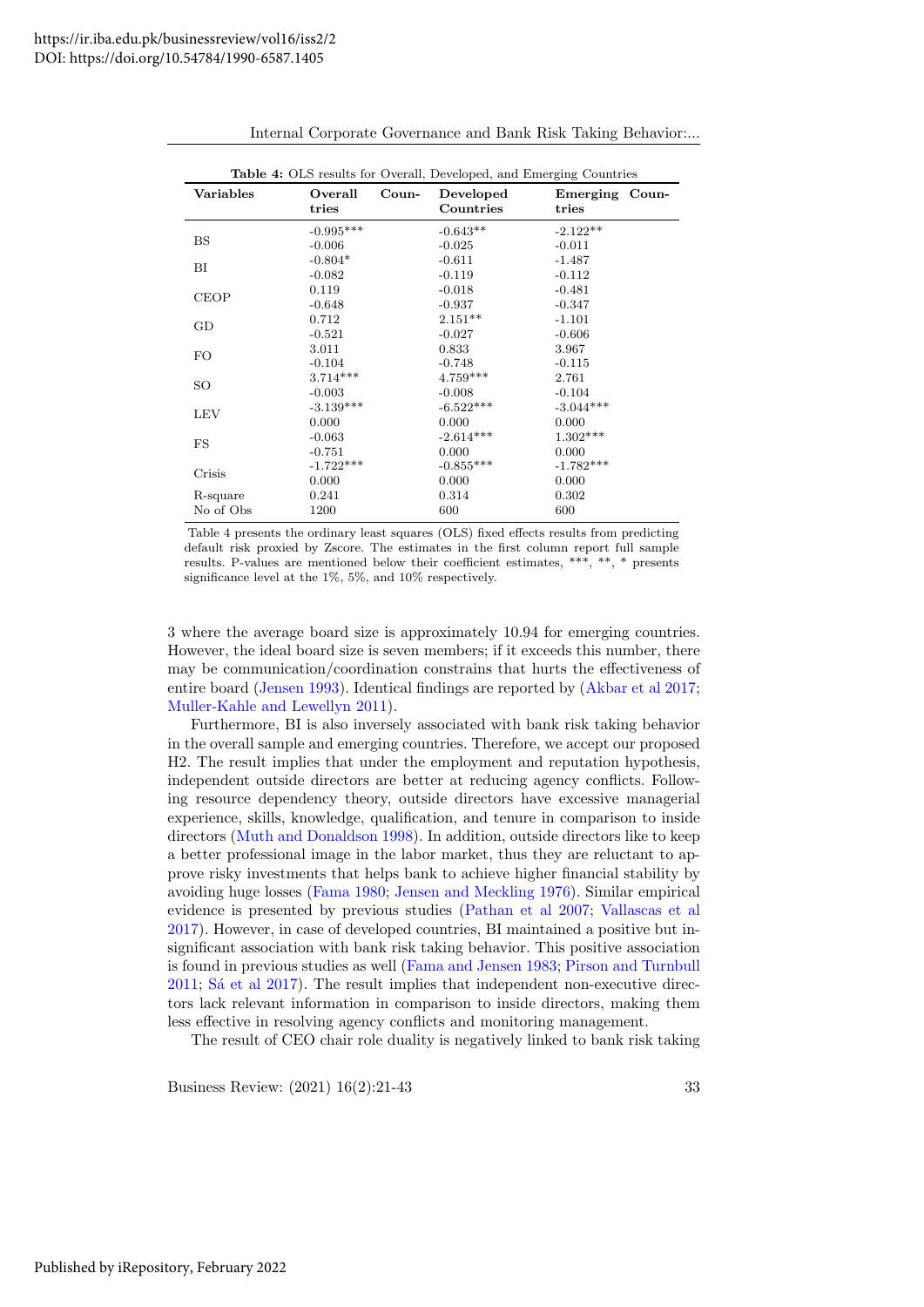| <b>Variables</b> | Overall<br>Countries | Developed<br>Countries | <b>Emerging Countries</b> |
|------------------|----------------------|------------------------|---------------------------|
|                  | $0.772***$           | $0.712***$             | $0.629***$                |
| $ZS-1$           | 0.000                | 0.000                  | 0.000                     |
|                  |                      |                        | $0.274***$                |
| $ZS-2$           |                      |                        | 0.000                     |
|                  | $-0.341**$           | $-0.731**$             | 0.355                     |
| <b>BS</b>        | $-0.037$             | $-0.014$               | $-0.116$                  |
|                  | $-0.945***$          | 0.001                  | $-2.569***$               |
| BI               | 0.000                | $-0.996$               | $-0.001$                  |
|                  | $-0.229**$           | $-0.236**$             | $-0.04$                   |
| <b>CEOP</b>      | $-0.037$             | $-0.013$               | $-0.91$                   |
|                  | $0.846*$             | $-1.125$               | 2.986***                  |
| GD               | $-0.098$             | $-0.274$               | 0.000                     |
|                  | $4.725***$           | $-11.487**$            | $9.666***$                |
| <b>FO</b>        | 0.000                | $-0.027$               | 0.000                     |
|                  | $2.503***$           | 0.26                   | $1.236*$                  |
| <b>SO</b>        | 0.000                | $-0.933$               | $-0.055$                  |
|                  | $-2.774***$          | $-1.146***$            | $-2.541***$               |
| <b>LEV</b>       | 0.000                | 0.000                  | 0.000                     |
|                  | $-0.186***$          | $0.478***$             | $0.824***$                |
| <b>FS</b>        | $-0.008$             | 0.000                  | 0.000                     |
|                  | $-0.588***$          | $-0.241**$             | $-0.031$                  |
| Crisis           | 0.000                | $-0.014$               | $-0.837$                  |
| AR2              | 0.556                | 0.748                  | 0.136                     |
| Hansen/Sargan    | 0.184                | 0.989                  | 0.996                     |
| No of Observa-   | 1100                 | 550                    | 500                       |
| tions            |                      |                        |                           |

Note: Table 5 reports the results of two-step Generalized Method of Moments (GMM) estimates using ZS as a proxy of bank risk taking behavior for banks. The p-values of AR-2 correlation show that there is no issue of serial correlation in all models. According to Hansen test of over identification, all instruments are valid. P-values are mentioned in brackets below the coefficient estimates. \*\*\*, \*\*, \* presents significance level at 1%, 5%, and 10% respectively. In terms of the endogeneity test, the p-values of Hausman test reject the random effects null hypothesis among all three models in favor of GMM models .

behavior in all three models. It leads us to reject our proposed H3. The result implies that managers are concerned about their public image in the labor market and therefore, disapprove risky investments. Moreover, high risk taking policies pursued by bank executives might lead the bank towards default risk that could deteriorate CEO's reputation. In this way, a powerful CEO who possesses chair role duality helps bank to decrease their overall risk appetite. The results are in line with other studies[\(Berger et al 2016;](#page-20-5) [Pathan 2009\)](#page-21-8). In addition, the results of GD remained positively linked to bank risk taking in overall and emerging countries contexts. Based on such empirical evidence we reject our proposed H4. The findings suggest that increasing female portion as the board of directors results in instability of financial institutes. These results are inconsistent with the previous study such as [De Andres and Vallelado](#page-20-20) [\(2008\)](#page-20-20) but are similar [Berger et al](#page-20-24) [\(2014\)](#page-20-24) as they claim that increasing the number of women in the board of directors does not decrease the risk taking behavior of the German banking sector. Likewise, [Adams and Funk](#page-19-6) [\(2012\)](#page-19-6)also find that Swedish female supervisors are not more risk-averse than their male counterparts when they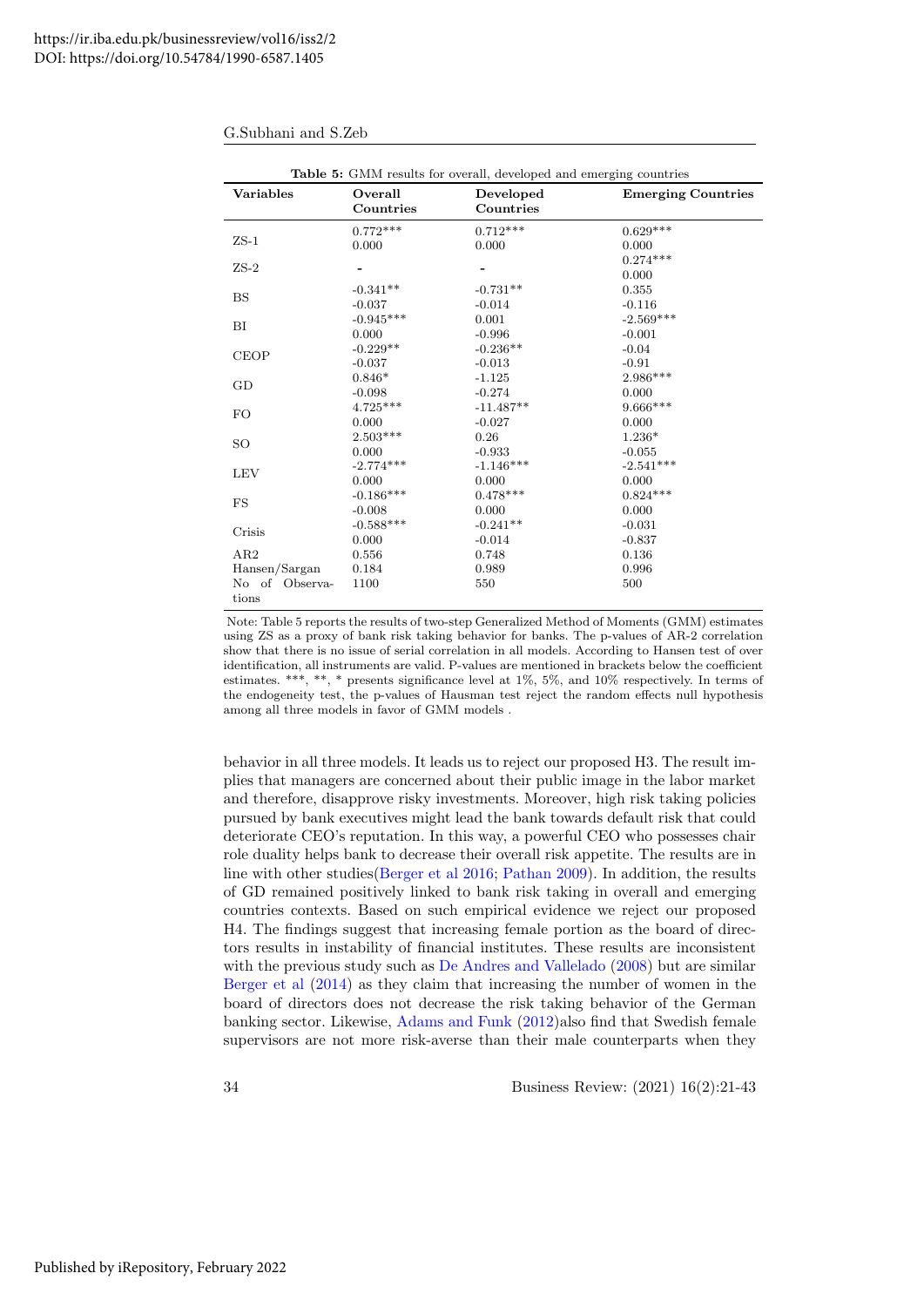work in male-dominated environments. This is evident as reported in Tables 2 and 3, which show that only 11 percent of females are working as the board of directors in the selected sample. However, this association remains negative but insignificant in the case of developed countries which is similar to the findings of [Sila et al](#page-22-15) [\(2016\)](#page-22-15).

In terms of ownership structure, FO is positively linked to banks risk taking in overall and emerging countries contexts. Based on this result, we reject our proposed H5. These findings imply that banks with higher levels of FO are more susceptible to insolvency risk that may destabilize the financial sector. This empirical evidence supports the notion of the HF hypothesis [\(Berger et al 2000\)](#page-20-15), whereby foreign entities are at disadvantage because of lower profit margins and the high cost of providing similar services in comparison to state-owned enterprises. Moreover, the barriers of culture, language, and supervisory structures make it difficult for foreign entities to outperform domestic banks. Similar results are reported by studies [\(Boubakri et al 2013;](#page-20-16) [Caporale et al 2017;](#page-20-17) [Lee and](#page-21-25) [Hsieh 2014\)](#page-21-25). On the contrary, FO is inversely associated with banks probability of default in developed countries. This result is in line with [Lapteacru](#page-21-16) [\(2019\)](#page-21-16). He found that foreign-owned entities have better risk management skills, resources, and policies that enable them to outperform state-owned enterprises. This inverse association supports the viewpoints of the GA hypothesis [Berger](#page-20-15) [et al](#page-20-15) [\(2000\)](#page-20-15). The results also indicate that SO is positively linked to the risk taking behavior of banksin all three models. However, this association is not significant for developed countries. Based on empirical evidence reported in table 5 we accept our proposed H6. This result is similar to previous studies [\(Dong et al](#page-20-18) [2014;](#page-20-18) [Lapteacru 2019;](#page-21-16) [Zhu and Yang 2016\)](#page-22-8). The results imply that state-owned bank representatives used to engage in risky investments as they are backed by the government. This makes them exposed to the risk of insolvency that may hurt the stability of the whole financial sector. In terms of control variables, LEV remains inversely associated with the risk taking behavior of banks in all three models. It implies that when banks tend to finance more through debt, it results in reducing the risk taking behavior of banks. This result contradicts the findings of Campbell and Mínguez-Vera [\(2008\)](#page-20-25). They found that the probability of bankruptcy increased when firms take on excessive debt. However, according to [Jensen](#page-21-5) [\(1993\)](#page-21-5), higher debt may be used as an instrument to eliminate agency costs when managers tend to waste-free cash flows. In this way, firms can align the interest of principals and agents that ultimately reduce their chance of bankruptcy.

In addition, the results of FS maintained an inverse association with bank risk taking in the overall sample. The result suggests that as banks grow in size, they are more capable of diversifying their investment activities which enables them to achieve higher levels of stability[\(Anginer et al 2018\)](#page-20-3). This is in line with the findings of [Bebczuk and Galindo](#page-20-26) [\(2008\)](#page-20-26). However, this association remained positive in subsamples of developed and emerging countries, implying that if large firms know they are too big to fail, they may pursue riskier strategies, as large banks are expected to benefit from government bailouts and insurance schemes in comparison to small banks [\(Anginer et al 2018.](#page-20-3) Lastly, findings of crisis dummy revealed that large banks–due to their better diversifi-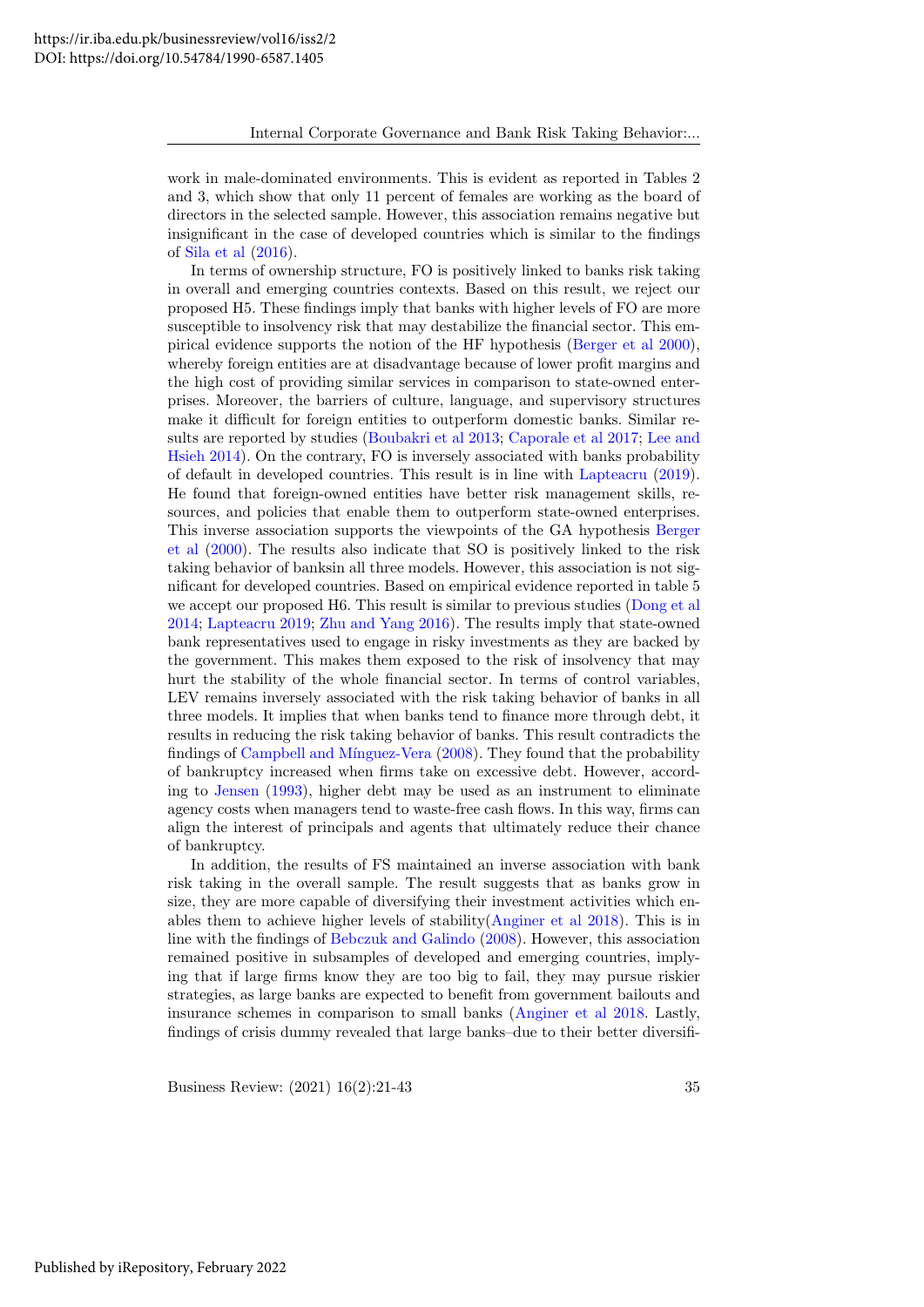| cation strategies-are not prone to insolvency risk during both GFC and ESDC. |  |  |
|------------------------------------------------------------------------------|--|--|
|                                                                              |  |  |

| Variables                  | Overall<br>Countries | Developed<br>Countries | Emerging<br>Countries |
|----------------------------|----------------------|------------------------|-----------------------|
|                            | $0.814***$           | $0.923***$             | $0.781***$            |
| $NPL-1$                    | 0.000                | 0.000                  | 0.000                 |
| $NPL-2$                    |                      | $-0.204***$            |                       |
|                            |                      | 0.000                  |                       |
| <b>BS</b>                  | $-0.184**$           | $0.474***$             | $-0.644***$           |
|                            | $-0.011$             | 0.000                  | 0.000                 |
| BI                         | $1.634***$           | $1.251***$             | $3.301***$            |
|                            | 0.000                | 0.000                  | 0.000                 |
| <b>CEOP</b>                | $0.410***$           | $0.981***$             | $-0.538***$           |
|                            | 0.000                | 0.000                  | 0.000                 |
| GD                         | $-0.627***$          | $-1.661***$            | $1.418***$            |
|                            | $-0.002$             | 0.000                  | $-0.003$              |
| <b>FO</b>                  | $7.715***$           | $7.783***$             | $6.094***$            |
|                            | 0.000                | 0.000                  | 0.000                 |
| SO                         | $0.582***$           | $-9.882***$            | $1.754***$            |
|                            | 0.000                | 0.000                  | 0.000                 |
| <b>LEV</b>                 | $0.730***$           | $1.371***$             | $0.543***$            |
|                            | 0.000                | 0.000                  | 0.000                 |
| FS                         | $0.070**$            | $0.572***$             | $-0.793***$           |
|                            | $-0.079$             | 0.000                  | 0.000                 |
| Crisis                     | $-0.094***$          | $0.145***$             | $-0.869***$           |
|                            | 0.000                | 0.000                  | 0.000                 |
| AR2                        | 0.334                | 0.184                  | 0.301                 |
| Hansen/Sargan              | 0.195                | 0.951                  | 0.984                 |
| No of<br>Observa-<br>tions | 1100                 | 500                    | 550                   |

Table 6: Robustness Test using Alternative Measure of Bank Risk Taking Behavior

Table 6 reports the results of two-step GMM estimates using NPL as a proxy of default risk for banks. The pvalues of the AR-2 correlation show that there is no issue of serial correlation in all models. According to Hansen's test of over-identification, all instruments are valid. P-values are mentioned in brackets below the coefficient estimates. \*\*\*, \*\*, \* presents significance level at the 1%, 5%, and 10% respectively.

Table 6 reports the results of internal CG and bank risk taking behavior using alternate proxy i.e. NPL. The results largely remain identical to our findings presented in table 5. However, the results of LEV in all three models using NPL as a measure of bank risk taking is opposite to the results in table 5. Banks often use high debt to escalate their business growth and it is also used as an instrument to eliminate agency cost when managers tend to waste-free cash flows. However, excessive debt beyond a threshold may increase the chances of bankruptcy. Excessive debt taking might signal investors that the firm is not able to generate positive cash flows on its own, which may hurt the reputation of that respective firm. This result is likewise to the findings of [Campbell and](#page-20-25) Mínguez-Vera [\(2008\)](#page-20-25). They found that the probability of bankruptcy increased when firms take on excessive debt. The difference in results are mainly attributed to the economic conditions of different countries and formulations of bank risk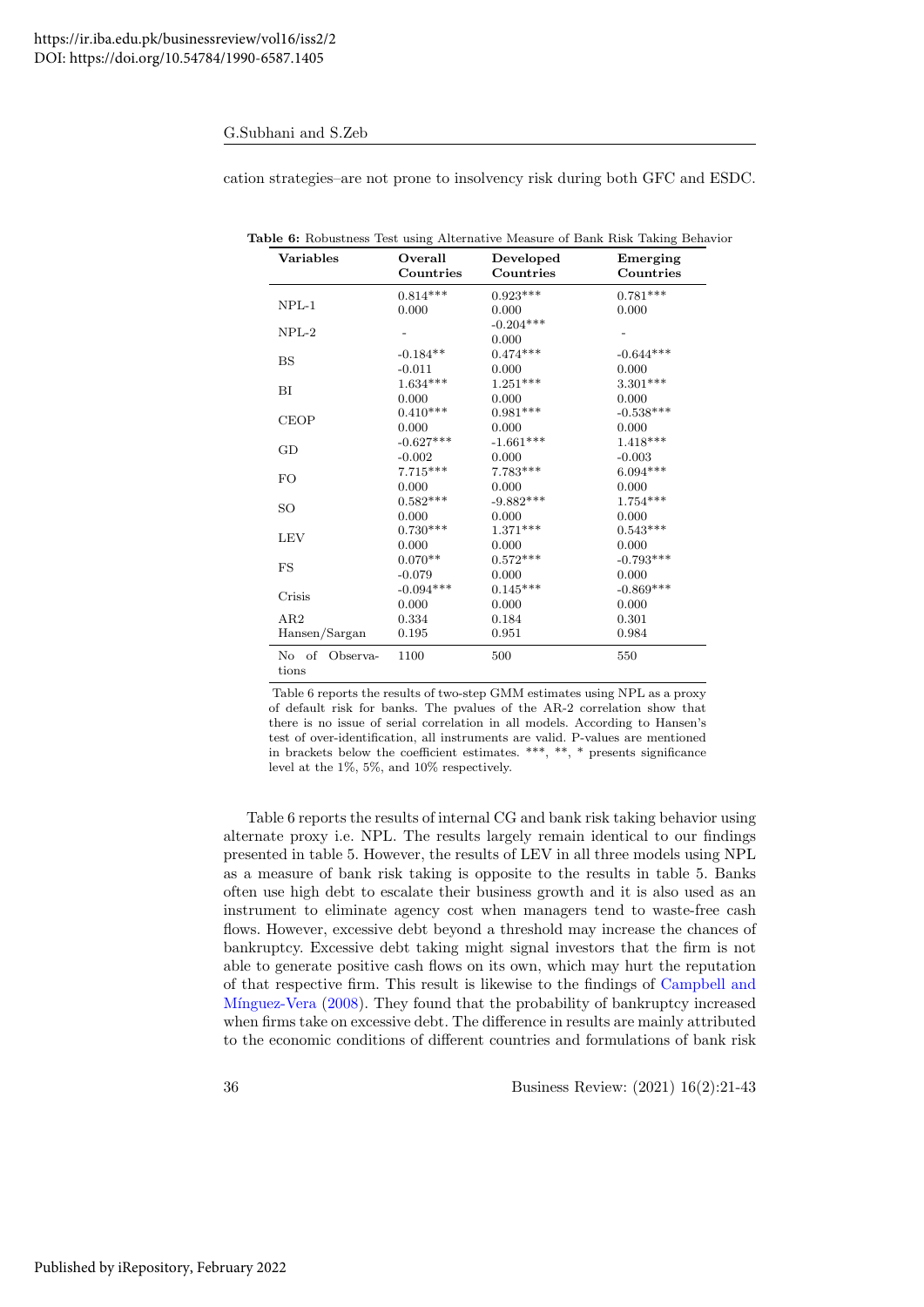### Internal Corporate Governance and Bank Risk Taking Behavior:...

taking behavior proxies as mentioned in table 1.

| <b>ZS Results</b> |                      |                        |                       | <b>NPL Results</b>   |                        |                       |
|-------------------|----------------------|------------------------|-----------------------|----------------------|------------------------|-----------------------|
| Variables         | Overall<br>Countries | Developed<br>Countries | Emerging<br>Countries | Overall<br>Countries | Developed<br>Countries | Emerging<br>Countries |
| <b>GDP</b>        | $-0.189***$          | $-0.016$               | 0.079                 | $-0.141***$          | $-0.756***$            | $-0.124***$           |
|                   | 0.000                | $-0.907$               | $-0.003$              | 0.000                | 0.000                  | 0.000                 |
| <b>INF</b>        | $0.077***$           | $-0.05$                | 0.051                 | $0.048***$           | $-0.086***$            | $0.116***$            |
|                   | 0.000                | $-0.837$               | $-0.13$               | 0.000                | 0.000                  | 0.000                 |
| AR2               | 0.216                | 0.273                  | 0.457                 | 0.306                | 0.815                  | 0.323                 |
| Hansen/           | 0.07                 | 0.994                  | 0.989                 | 0.05                 | 0.961                  | 0.942                 |
| Sargan            |                      |                        |                       |                      |                        |                       |
| No of Obs         | 1100                 | 550                    | 500                   | 1100                 | 550                    | 550                   |

Table 7: Macroeconomic Variables and Bank Risk Taking Behavior

Note: Table 7 reports the results of two-step (GMM) estimates using ZS and NPL as a proxy of bank risk taking behavior. The p-values of the AR-2 correlation show that there is no issue of serial correlation in all models. According to Hansen's over-identification, all instruments are valid. P-values are mentioned in brackets below the coefficient estimates. \*\*\*, \*\*, \* presents significance level at the 1%, 5%, and 10% respectively.

The results in Table 7 indicate that an increased growth rate in terms of higher GDP results in decreasing overall risk taking behavior that helps in achieving higher financial stability. The result implies that during times of economic growth, banks are in a better position to pay off their debts by increasing the lending capacity, which helps them reduce their respective risk appetite. This inverse relationship between GDP and bank risk taking behavior is like-wise to the findings of [\(Yurdakul 2014\)](#page-22-16). In terms of inflation, we find contrasting results, for overall and emerging countries we find a positive association between inflation and bank risk taking using ZS and NPL as measures of bank risk taking behavior. It implies that during an inflationary period, it is difficult for banks to recover their bad debts because purchasing power parity decreases that may hurt the stability of financial institutions. On the contrary, the results of developed countries revealed otherwise for both measures of bank risk taking behavior. The inverse association between inflation and bank risk taking behavior is similar to the findings presented by [\(Anginer et al 2018\)](#page-20-3).

### 5 Conclusion

The main objective of this study is to evaluate the impact of board structure and ownership structure on bank risk taking behavior in developed and emerging countries. To fulfill this objective, the study used annual data of 100 large commercial banks for the period 2006-2017 from twelve countries. Zscore is used as the main proxy of bank risk taking behavior. After controlling the problem of endogeneity by using two-step (GMM) econometric approach, we found that banks with a greater board size, higher portion of independent nonexecutive directors, and a powerful CEO with chair role duality decreases the risk of bankruptcy, which, in turn helps in achieving greater levels of financial stability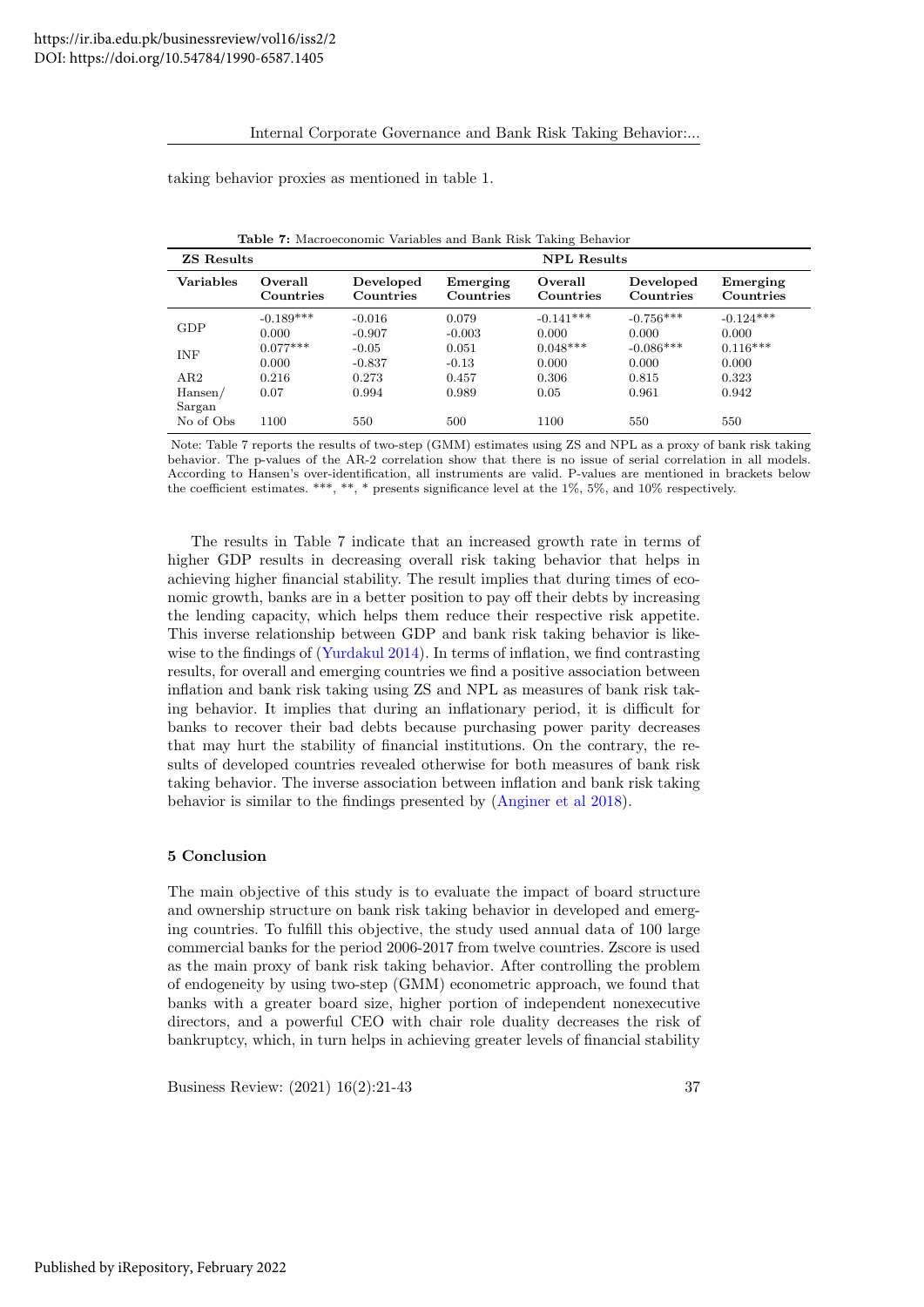in the banking sector. However, banks with an increased number of females on board, higher foreign and state ownership escalate the risk taking behavior of banks that may increase the chances of insolvency.

The findings of this study have several important policy implications. Based on the results of study, we recommend that policymakers should encourage and facilitate the inclusion of independent non-executive directors/outside directors on bank boards as under reputational and employment hypothesis, they restrict banks to take excessive risks. This may help in balancing the interest of shareholders and management on one hand while on the other hand, it may result in increased stability of the banking institutions. Furthermore, we call on regulators to reconsider the recent bill passed by the European parliament to increase the board gender quota to at least 40 percent in large organizations as our results suggest that women are not risk-averse. In addition, we recommend policymakers to make such policies that eliminate the barriers for foreign-owned banks in the host country. This is because foreign-owned enterprises bring foreign direct investment (FDI) and employment opportunities that may result in rapid economic growth in the host country. Lastly, we call on stakeholders to make such rules and regulations that restrict state owned banks to pursue risky investments even when they are backed by their respective governments.

Lastly, the study comes up with several limitations. First, due to the unavailability of historical data we are unable to confirm our baseline results with alternate default risk measures such as bond credit spreads, loan spreads, and bond recovery rates. Likewise, other board structure characteristics such as directors compensation, education, political connections, and key shareholdings in other companies are not covered in this study. However, these avenues are left for future research along with the inclusion of different variables that may differentiate corporate governance models and bank risk taking behavior in developed and emerging markets. Future studies may also investigate the role of corporate governance in relation to bank risk taking after the onset of GFC and ESDS.

#### References

- <span id="page-19-5"></span>Abad D, Lucas-Pérez ME, Minguez-Vera A, Yagüe J (2017) Does gender diversity on corporate boards reduce information asymmetry in equity markets? BRQ Business Research Quarterly 20(3):192–205
- <span id="page-19-4"></span>Adams RB, Ferreira D (2007) A theory of friendly boards. The journal of finance 62(1):217– 250
- <span id="page-19-6"></span>Adams RB, Funk P (2012) Beyond the glass ceiling: Does gender matter? Management science 58(2):219–235
- <span id="page-19-3"></span>Adams RB, Almeida H, Ferreira D (2005) Powerful ceos and their impact on corporate performance. The Review of Financial Studies 18(4):1403–1432
- <span id="page-19-0"></span>Adegbite E (2015) Good corporate governance in nigeria: Antecedents, propositions and peculiarities. International business review 24(2):319–330
- <span id="page-19-1"></span>Akbar S, Kharabsheh B, Poletti-Hughes J, Shah SZA (2017) Board structure and corporate risk taking in the uk financial sector. International Review of Financial Analysis 50:101– 110
- <span id="page-19-2"></span>Andrie AM, Căpraru B, Nistor S (2018) Corporate governance and efficiency in banking: evidence from emerging economies. Applied Economics 50(34-35):3812–3832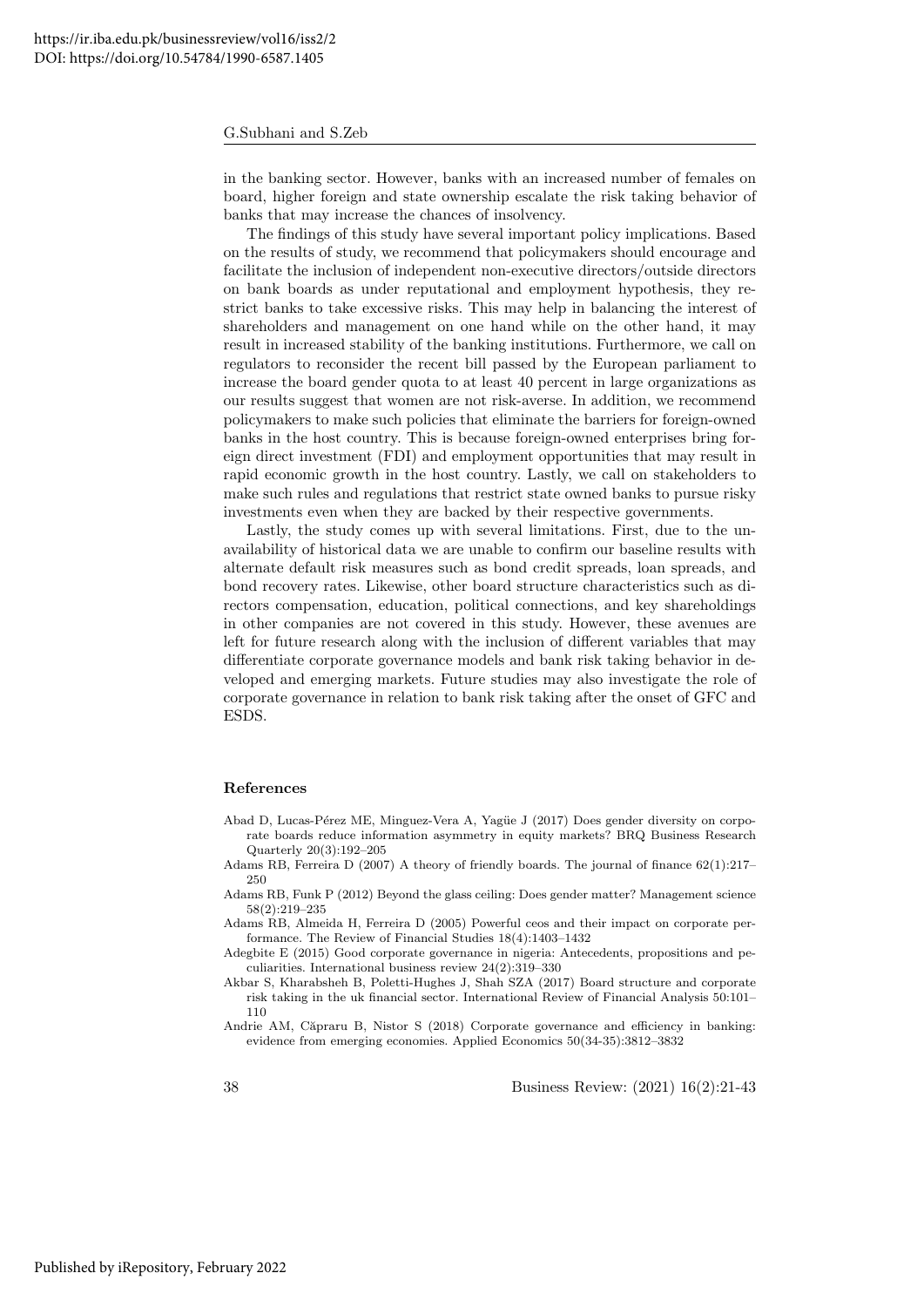- <span id="page-20-3"></span>Anginer D, Demirguc-Kunt A, Huizinga H, Ma K (2018) Corporate governance of banks and financial stability. Journal of Financial Economics 130(2):327–346
- <span id="page-20-4"></span>Apergis N (2019) Financial experts on the board: does it matter for the profitability and risk of the uk banking industry? Journal of Financial Research 42(2):243–270
- <span id="page-20-22"></span>Arellano M, Bond S (1991) Some tests of specification for panel data: Monte carlo evidence and an application to employment equations. The review of economic studies 58(2):277–297
- <span id="page-20-12"></span>Arjoon S (2005) Corporate governance: An ethical perspective. Journal of business ethics 61(4):343–352
- <span id="page-20-9"></span>Baklouti N, Gautier F, Affes H (2016) Corporate governance and financial distress of european commercial banks. Journal of Business Studies Quarterly 7(3):75
- <span id="page-20-1"></span>Ballester L, Díaz-Mendoza AC, González-Urteaga A (2019) A systematic review of sovereign connectedness on emerging economies. International Review of Financial Analysis 62:157– 163
- <span id="page-20-26"></span>Bebczuk R, Galindo A (2008) Financial crisis and sectoral diversification of argentine banks, 1999–2004. Applied Financial Economics 18(3):199–211
- <span id="page-20-21"></span>Ben Jabra W, Mighri Z, Mansouri F (2017) Determinants of european bank risk during financial crisis. Cogent economics & finance 5(1):1298,420
- <span id="page-20-15"></span>Berger AN, DeYoung R, Genay H, Udell GF (2000) Globalization of financial institutions: Evidence from cross-border banking performance. Brookings-Wharton papers on financial services 2000(1):23–120
- <span id="page-20-24"></span>Berger AN, Kick T, Schaeck K (2014) Executive board composition and bank risk taking. Journal of Corporate Finance 28:48–65
- <span id="page-20-5"></span>Berger AN, Imbierowicz B, Rauch C (2016) The roles of corporate governance in bank failures during the recent financial crisis. Journal of Money, Credit and Banking 48(4):729–770
- <span id="page-20-16"></span>Boubakri N, Cosset JC, Saffar W (2013) The role of state and foreign owners in corporate risk-taking: Evidence from privatization. Journal of Financial Economics 108(3):641–658
- <span id="page-20-2"></span>Bouzgarrou H, Jouida S, Louhichi W (2018) Bank profitability during and before the financial crisis: Domestic versus foreign banks. Research in International Business and Finance 44:26–39
- <span id="page-20-25"></span>Campbell K, M´ınguez-Vera A (2008) Gender diversity in the boardroom and firm financial performance. Journal of business ethics 83(3):435–451
- <span id="page-20-17"></span>Caporale GM, Lodh S, Nandy M (2017) The performance of banks in the mena region during the global financial crisis. Research in International Business and Finance 42:583–590
- <span id="page-20-0"></span>Darrat AF, Gray S, Park JC, Wu Y (2016) Corporate governance and bankruptcy risk. Journal of Accounting, Auditing & Finance 31(2):163–202
- <span id="page-20-20"></span>De Andres P, Vallelado E (2008) Corporate governance in banking: The role of the board of directors. Journal of banking & finance 32(12):2570–2580
- <span id="page-20-14"></span>De Cabo RM, Gimeno R, Nieto MJ (2012) Gender diversity on european banks boards of directors. Journal of Business Ethics 109(2):145–162
- <span id="page-20-7"></span>Donaldson L, Davis JH (1991) Stewardship theory or agency theory: Ceo governance and shareholder returns. Australian Journal of management 16(1):49–64
- <span id="page-20-18"></span>Dong Y, Meng C, Firth M, Hou W (2014) Ownership structure and risk-taking: Comparative evidence from private and state-controlled banks in china. International Review of Financial Analysis 36:120–130
- <span id="page-20-11"></span>Drennan LT (2004) Ethics, governance and risk management: lessons from mirror group newspapers and barings bank. Journal of business ethics 52(3):257–266

<span id="page-20-10"></span>Eagly AH, Wood W (1999) The origins of sex differences in human behavior: Evolved dispositions versus social roles. American psychologist 54(6):408

<span id="page-20-6"></span>Eisenberg T, Sundgren S, Wells MT (1998) Larger board size and decreasing firm value in small firms. Journal of financial economics  $48(1):35-54$ 

- <span id="page-20-19"></span>Erkens DH, Hung M, Matos P (2012) Corporate governance in the 2007–2008 financial crisis: Evidence from financial institutions worldwide. Journal of corporate finance 18(2):389–411
- <span id="page-20-8"></span>Fama EF (1980) Agency problems and the theory of the firm. Journal of political economy 88(2):288–307

<span id="page-20-23"></span>Fama EF, Jensen MC (1983) Separation of ownership and control. The journal of law and Economics 26(2):301–325

<span id="page-20-13"></span>Farag H, Mallin C (2017) Board diversity and financial fragility: Evidence from european banks. International Review of Financial Analysis 49:98–112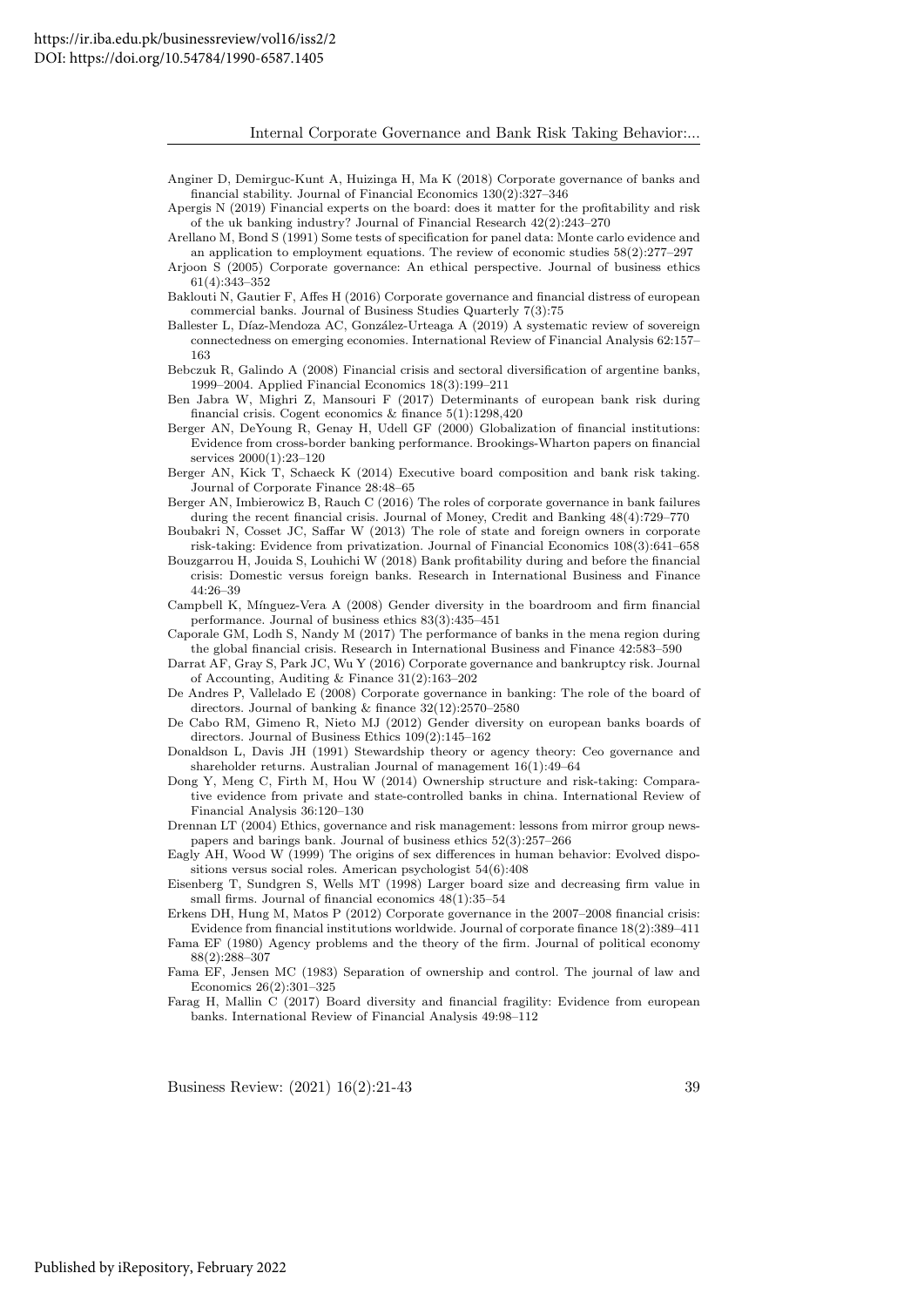- <span id="page-21-3"></span>Felício JA, Rodrigues R, Grove H, Greiner A (2018) The influence of corporate governance on bank risk during a financial crisis. Economic research-Ekonomska istraživanja  $31(1):1078-$ 1090
- <span id="page-21-21"></span>Florackis C, Ozkan A (2009) The impact of managerial entrenchment on agency costs: An empirical investigation using uk panel data. European Financial Management 15(3):497– 528
- <span id="page-21-12"></span>Fracassi C, Tate G (2012) External networking and internal firm governance. The Journal of finance 67(1):153–194
- <span id="page-21-13"></span>Galbraith S, Stephenson HB (1993) Decision rules used by male and female business students in making ethical value judgments: Another look. Journal of Business Ethics 12(3):227– 233
- <span id="page-21-4"></span>Ghassan HB, Fachin S (2016) Time series analysis of financial stability of banks: Evidence from saudi arabia. Review of Financial Economics 31:3–17
- <span id="page-21-20"></span>Gonzalez-Garcia MJ, Grigoli F (2013) State-owned banks and fiscal discipline. International Monetary Fund
- <span id="page-21-10"></span>Haider J, Fang HX (2016) Board size and corporate risk: evidence from china. Journal of Asia-Pacific Business 17(3):229–248
- <span id="page-21-23"></span>Hermalin BE, Weisbach MS (1991) The effects of board composition and direct incentives on firm performance. Financial management pp 101–112
- <span id="page-21-14"></span>Hillman AJ, Shropshire C, Cannella Jr AA (2007) Organizational predictors of women on corporate boards. Academy of Management Journal 50(4):941–952
- <span id="page-21-0"></span>Hoque H, Andriosopoulos D, Andriosopoulos K, Douady R (2015) Bank regulation, risk and return: Evidence from the credit and sovereign debt crises. Journal of banking & finance 50:455–474
- <span id="page-21-19"></span>Iannotta G, Nocera G, Sironi A (2013) The impact of government ownership on bank risk. Journal of Financial Intermediation 22(2):152–176
- <span id="page-21-5"></span>Jensen MC (1993) The modern industrial revolution, exit, and the failure of internal control systems. the Journal of Finance 48(3):831–880
- <span id="page-21-11"></span>Jensen MC, Meckling WH (1976) Theory of the firm: Managerial behavior, agency costs and ownership structure. Journal of financial economics 3(4):305–360
- <span id="page-21-17"></span>Kindleberger CP (1963) Economic backwardness in historical perspective: A book of essays. by alexander gerschenkron. The Journal of Economic History 23(3):360–362
- <span id="page-21-22"></span>Konishi M, Yasuda Y (2004) Factors affecting bank risk taking: Evidence from japan. Journal of Banking & Finance 28(1):215–232
- <span id="page-21-18"></span>La Porta R, Lopez-de Silanes F, Shleifer A (2002) Government ownership of banks. The Journal of Finance 57(1):265–301
- <span id="page-21-16"></span>Lapteacru I (2019) Do bank activities and funding strategies of foreign and state-owned banks have a differential effect on risk-taking in central and eastern europe? Economics of Transition and Institutional Change 27(2):541–576
- <span id="page-21-2"></span>Lassoued N, Sassi H, Attia MBR (2016) The impact of state and foreign ownership on banking risk: Evidence from the mena countries. Research in International Business and Finance 36:167–178
- <span id="page-21-25"></span>Lee CC, Hsieh MF (2014) Bank reforms, foreign ownership, and financial stability. Journal of International Money and Finance 40:204–224
- <span id="page-21-9"></span>Lu J, Boateng A (2018) Board composition, monitoring and credit risk: evidence from the uk banking industry. Review of Quantitative Finance and Accounting 51(4):1107–1128
- <span id="page-21-15"></span>Melero E (2011) Are workplaces with many women in management run differently? Journal of Business Research 64(4):385–393
- <span id="page-21-1"></span>Mollah S, Liljeblom E (2016) Governance and bank characteristics in the credit and sovereign debt crises–the impact of ceo power. Journal of financial stability 27:59–73
- <span id="page-21-24"></span>Muller-Kahle MI, Lewellyn KB (2011) Did board configuration matter? the case of us subprime lenders. Corporate Governance: An International Review 19(5):405–417
- <span id="page-21-6"></span>Muth M, Donaldson L (1998) Stewardship theory and board structure: A contingency approach. Corporate Governance: An International Review 6(1):5–28
- <span id="page-21-7"></span>O'Reilly III CA, Caldwell DF, Barnett WP (1989) Work group demography, social integration, and turnover. Administrative science quarterly pp 21–37

<span id="page-21-8"></span>Pathan S (2009) Strong boards, ceo power and bank risk-taking. Journal of banking & finance 33(7):1340–1350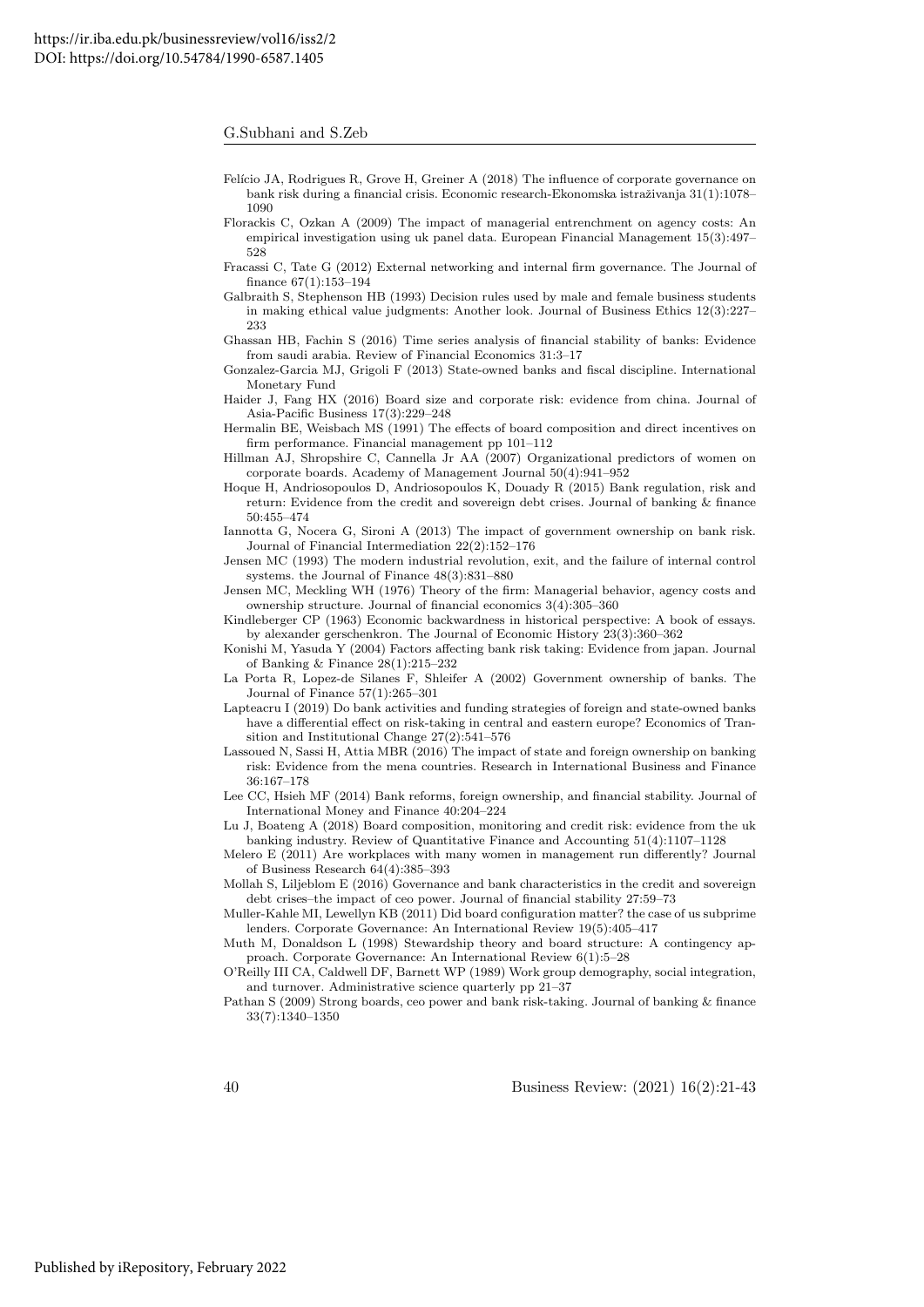<span id="page-22-12"></span>Pathan S, Faff R (2013) Does board structure in banks really affect their performance? Journal of Banking & Finance 37(5):1573–1589

<span id="page-22-3"></span>Pathan S, Skully M, Wickramanayake J (2007) Board size, independence and performance: An analysis of thai banks. Asia-Pacific Financial Markets 14(3):211–227

<span id="page-22-5"></span>Peterson RA, Beltramini RF, Kozmetsky G (1991) Concerns of college students regarding business ethics: A replication. Journal of Business Ethics 10(10):733–738

- <span id="page-22-13"></span>Pirson M, Turnbull S (2011) Corporate governance, risk management, and the financial crisis: An information processing view. Corporate Governance: An International Review 19(5):459–470
- <span id="page-22-4"></span>Rashid A (2015) Revisiting agency theory: Evidence of board independence and agency cost from bangladesh. Journal of Business Ethics 130(1):181–198
- <span id="page-22-14"></span>Sá TM, Neves ED, Góis CG (2017) The influence of corporate governance on changes in risk following the global financial crisis: evidence from the portuguese stock market. Journal of Management & Governance 21(4):841–878
- <span id="page-22-1"></span>Setiyono B, Tarazi A (2018) Does diversity of bank board members affect performance and risk? evidence from an emerging market. In: Corporate governance in banking and investor protection, Springer, pp 185–218

<span id="page-22-15"></span>Sila V, Gonzalez A, Hagendorff J (2016) Women on board: does boardroom gender diversity affect firm risk? Journal of Corporate Finance 36:26–53

- <span id="page-22-6"></span>Szydło M (2015) Gender equality on the boards of eu companies: between economic efficiency, fundamental rights and democratic legitimisation of economic governance. European Law Journal 21(1):97–115
- <span id="page-22-9"></span>Uhde A (2016) Risk-taking incentives through excess variable compensation: Evidence from european banks. The Quarterly Review of Economics and Finance 60:12–28
- <span id="page-22-0"></span>Vallascas F, Mollah S, Keasey K (2017) Does the impact of board independence on large bank risks change after the global financial crisis? Journal of Corporate Finance 44:149–166

<span id="page-22-7"></span>Vo XV (2016) Foreign investors and corporate risk taking behavior in an emerging market. Finance Research Letters 18:273–277

<span id="page-22-2"></span>Wang CJ (2012) Board size and firm risk-taking. Review of Quantitative Finance and Accounting 38(4):519–542

<span id="page-22-10"></span>Wintoki MB, Linck JS, Netter JM (2012) Endogeneity and the dynamics of internal corporate governance. Journal of financial economics 105(3):581–606

<span id="page-22-16"></span>Yurdakul F (2014) Macroeconomic modelling of credit risk for banks. Procedia-Social and behavioral sciences 109:784–793

<span id="page-22-11"></span>Zhou Q, Faff R, Alpert K (2014) Bias correction in the estimation of dynamic panel models in corporate finance. Journal of Corporate Finance 25:494–513

<span id="page-22-8"></span>Zhu W, Yang J (2016) State ownership, cross-border acquisition, and risk-taking: Evidence from chinas banking industry. Journal of Banking & Finance 71:133–153

### Appendix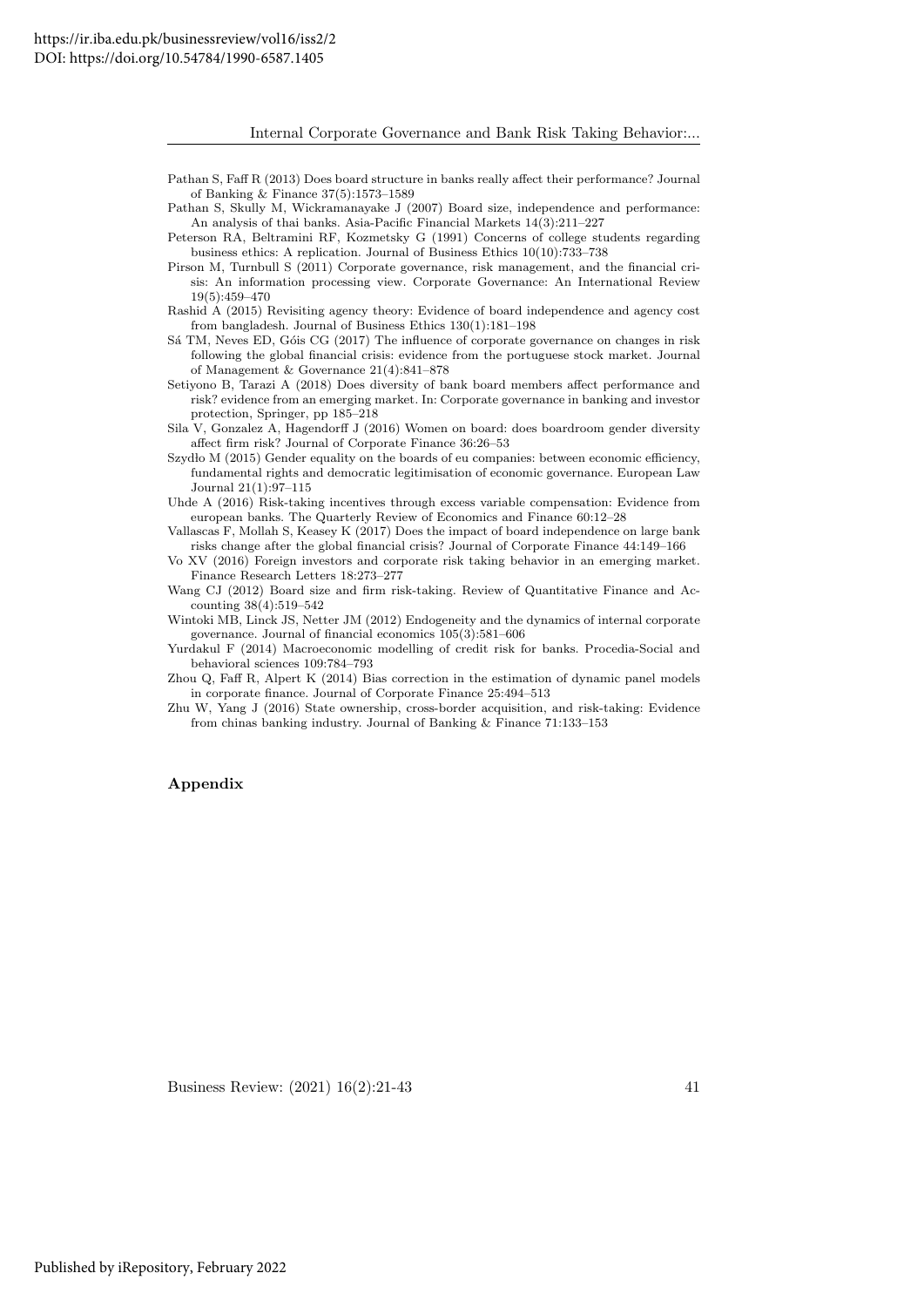|                |            | A1: Sample Distribution from Developed Economies |
|----------------|------------|--------------------------------------------------|
| S.No           | Country    | Bank                                             |
| 1              | France     | <b>BNP</b> Paribas                               |
| $\overline{2}$ | France     | Credit Agricole                                  |
| 3              | France     | Societe Generale                                 |
| $\overline{4}$ | Germany    | Commerzbank AG                                   |
| 5              | Germany    | Deutsche Bank                                    |
| 6              | Italy      | Banca Monte dei Paschi di Siena                  |
| 7              | Italy      | Banca Popolare di Milano                         |
| 8              | Italy      | Banca Popolare di Sondrio                        |
| 9              | Italy      | Cassa di Risparmio di Genova e Imperia           |
| 10             | Italy      | Credito Valtellinese                             |
| 11             | Italy      | Mediobanca                                       |
| 12             | Italy      | UNICREDIT                                        |
| 13             | Italy      | Unione di Banche Italiane                        |
| 14             | Spain      | Banco Popular                                    |
| 15             | Spain      | <b>BANCO SANTANDER</b>                           |
| 16             | Spain      | <b>BANKINTER</b>                                 |
| 17             | Spain      | BBVA SA (Banco Bilbao Vizcaya Argentaria)        |
| 18             | UK         | Barclays Bank                                    |
| 19             | UK         | Bradford & Bingley plc                           |
| 20             | UK         | Close Brothers Group                             |
| 21             | UK         | HSBC Holdings                                    |
| 22             | UK         | Lloyds Banking Group                             |
| 23             | UK         | Royal Bank of Scotland                           |
| 24             | UK         | Standard Chartered UK                            |
| 25             | USA        | East West Bancorp, Inc.                          |
| 26             | <b>USA</b> | Associated Banc-Corp                             |
| 27             | USA        | Bank of America                                  |
| 28             | USA        |                                                  |
| 29             | USA        | BB&T Corp                                        |
|                |            | Citigroup Inc.<br>Comerica Inc.                  |
| 30             | USA        |                                                  |
| 31             | <b>USA</b> | Cullen-Frost Bankers Inc                         |
| 32             | USA        | F.N.B. Corp. (PA) (FNB Corp.)                    |
| 33             | USA        | Fifth Third Bancorp                              |
| 34             | USA        | First Horizon National Corp.                     |
| 35             | USA        | Hancock Holding Co                               |
| 36             | USA        | Huntington Bancshares                            |
| 37             | USA        | JPMORGAN CHASE & CO                              |
| 38             | USA        | KEYCORP INC                                      |
| 39             | USA        | M&T BANK CORP                                    |
| 40             | USA        | New York Community Bancorp Inc                   |
| 41             | USA        | PNC Financial Services Group.                    |
| 42             | <b>USA</b> | Regions Financial Corp.                          |
| 43             | USA        | SunTrust Banks Inc.                              |
| 44             | USA        | Synovus Financial Corp                           |
| 45             | USA        | Texas Capital Bancshares                         |
| 46             | USA        | U.S. Bancorp                                     |
| 47             | <b>USA</b> | UMPQUA Holdings Crop                             |
| 48             | USA        | Valley National Bancrop                          |
| 49             | USA        | Wells & Fargo & Co.                              |
| 50             | USA        | Zions Bancorporation                             |